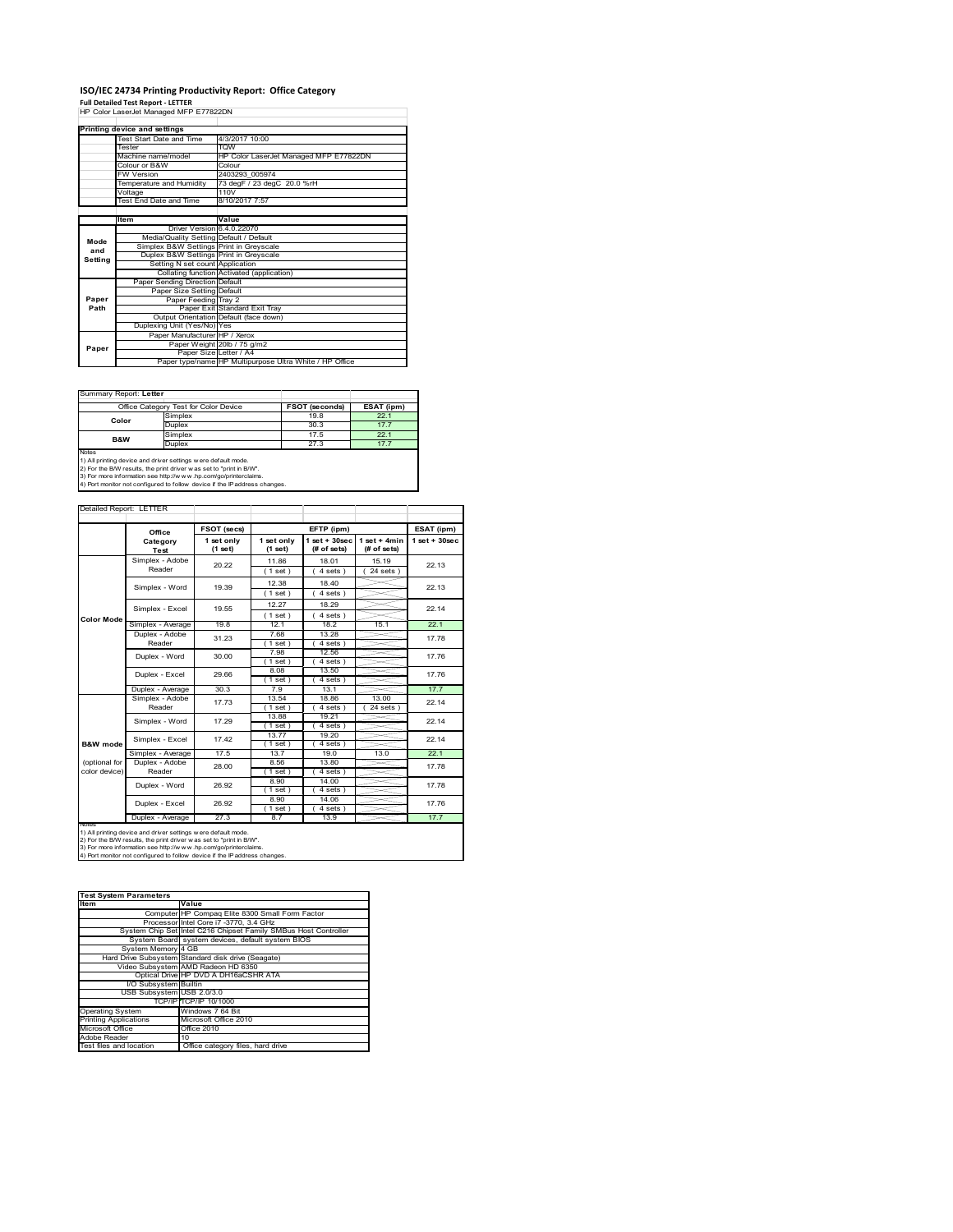# **ISO/IEC 24734 Printing Productivity Report: Office Category Full Detailed Test Report ‐ A4** HP Color LaserJet Managed MFP E77822DN

|                        | HP Color LaserJet Mahaded MFP E77822DN  |                                                         |  |
|------------------------|-----------------------------------------|---------------------------------------------------------|--|
|                        |                                         |                                                         |  |
|                        | Printing device and settings            |                                                         |  |
|                        | Test Start Date and Time                | 4/3/2017 10:00                                          |  |
|                        | Tester                                  | <b>TOW</b>                                              |  |
|                        | Machine name/model                      | HP Color LaserJet Managed MFP E77822DN                  |  |
|                        | Colour or B&W                           | Colour                                                  |  |
|                        | <b>FW Version</b>                       | 2403293 005974                                          |  |
|                        | Temperature and Humidity                | 73 degF / 23 degC 20.0 %rH                              |  |
|                        | Voltage                                 | 110V                                                    |  |
|                        | Test End Date and Time                  | 8/10/2017 7:57                                          |  |
|                        |                                         |                                                         |  |
|                        | Item                                    | Value                                                   |  |
|                        | Driver Version 6.4.0.22070              |                                                         |  |
| Mode<br>and<br>Setting | Media/Quality Setting Default / Default |                                                         |  |
|                        | Simplex B&W Settings Print in Greyscale |                                                         |  |
|                        | Duplex B&W Settings Print in Greyscale  |                                                         |  |
|                        | Setting N set count Application         |                                                         |  |
|                        |                                         | Collating function Activated (application)              |  |
|                        | Paper Sending Direction Default         |                                                         |  |
|                        | Paper Size Setting Default              |                                                         |  |
| Paper                  | Paper Feeding Tray 2                    |                                                         |  |
| Path                   |                                         | Paper Exit Standard Exit Tray                           |  |
|                        |                                         | Output Orientation Default (face down)                  |  |
|                        | Duplexing Unit (Yes/No) Yes             |                                                         |  |
|                        | Paper Manufacturer HP / Xerox           |                                                         |  |
| Paper                  |                                         | Paper Weight 20lb / 75 g/m2                             |  |
|                        |                                         | Paper Size Letter / A4                                  |  |
|                        |                                         | Paper type/name HP Multipurpose Ultra White / HP Office |  |

Summary Report: **A4**

|                                                               | Office Category Test for Color Device | <b>FSOT (seconds)</b> | ESAT (ipm) |  |  |
|---------------------------------------------------------------|---------------------------------------|-----------------------|------------|--|--|
| Colour                                                        | Simplex                               | 19.8                  | 22.1       |  |  |
|                                                               | Duplex                                | 30.1                  | 17.8       |  |  |
| <b>B&amp;W</b>                                                | Simplex                               | 17.5                  | 22.1       |  |  |
|                                                               | Duplex                                | 27.1                  | 17.8       |  |  |
| Notes                                                         |                                       |                       |            |  |  |
| 1) All printing device and driver cettings were default mode. |                                       |                       |            |  |  |

1) All printing device and driver settings were default mode.<br>2) For the B/W results, the print driver was set to "print in B/W".<br>3) For more information see http://www.hp.com/go/printerclaims.<br>4) Port monitor not configur

| Detailed Report: A4            |                           |                       |                         |                                   |                                |                   |
|--------------------------------|---------------------------|-----------------------|-------------------------|-----------------------------------|--------------------------------|-------------------|
|                                | Office                    | FSOT (secs)           |                         | EFTP (ipm)                        |                                | ESAT (ipm)        |
|                                | Category<br>Test          | 1 set only<br>(1 set) | 1 set only<br>$(1$ set) | $1$ set + $30$ sec<br>(# of sets) | $1 set + 4 min$<br>(# of sets) | $1$ set $+30$ sec |
|                                | Simplex - Adobe<br>Reader | 20.06                 | 11.96<br>(1 set)        | 17.99<br>$4 sets$ )               | 12.92<br>24 sets               | 22.13             |
|                                | Simplex - Word            | 19.44                 | 12.35                   | 18.38                             |                                | 22.14             |
| Colour                         | Simplex - Excel           | 19.84                 | $1$ set)<br>12.10       | $4 sets$ )<br>18.44               |                                | 22.14             |
| Mode                           | Simplex - Average         | 19.8                  | (1 set)<br>12.1         | 4 sets)<br>18.2                   | 12.9                           | 22.1              |
|                                | Duplex - Adobe<br>Reader  | 31.00                 | 7.72<br>$1$ set $)$     | 13.40<br>4 sets)                  |                                | 17.84             |
|                                | Duplex - Word             | 29.69                 | 8.08<br>$1$ set)        | 13.60<br>4 sets                   |                                | 17.84             |
|                                | Duplex - Excel            | 29.35                 | 8.16<br>$1$ set)        | 13.56<br>4 sets                   |                                | 17.84             |
|                                | Duplex - Average          | 30.1                  | 7.9                     | 13.5                              |                                | 17.8              |
|                                | Simplex - Adobe<br>Reader | 17.73                 | 13.54<br>$1$ set)       | 18.87<br>4 sets                   | 12.50<br>24 sets               | 22.11             |
|                                | Simplex - Word            | 17.32                 | 13.85<br>$1$ set)       | 19.25<br>$4 sets$ )               |                                | 22.14             |
| B&W mode                       | Simplex - Excel           | 17.41                 | 13.79<br>$1$ set $)$    | 19.21<br>4 sets                   |                                | 22.13             |
|                                | Simplex - Average         | 17.5                  | 13.7                    | 19.1                              | 12.5                           | 22.1              |
| (optional for<br>color device) | Duplex - Adobe<br>Reader  | 27.54                 | 8.70<br>$1$ set)        | 13.94<br>4 sets                   |                                | 17.84             |
|                                | Duplex - Word             | 26.88                 | 8.92<br>(1 set)         | 14.06<br>4 sets)                  |                                | 17.84             |
|                                | Duplex - Excel            | 26.82                 | 8.94<br>$1$ set)        | 13.84<br>4 sets 1                 |                                | 17.82             |
| <b>INOTES</b>                  | Duplex - Average          | 27.1                  | 8.8                     | 13.9                              |                                | 17.8              |

notes<br>1) All printing device and driver settings w ere default mode.<br>2) For the B/W results, the print driver was set to "print in B/W".<br>3) For more information see http://www.vhp.com/go/printerclaims.<br>4) For more informat

| <b>Test System Parameters</b><br><b>Item</b><br>Value<br>Computer HP Compaq Elite 8300 Small Form Factor<br>Processor Intel Core i7 -3770, 3.4 GHz<br>System Chip Set Intel C216 Chipset Family SMBus Host Controller<br>System Board system devices, default system BIOS<br>System Memory 4 GB<br>Hard Drive Subsystem Standard disk drive (Seagate)<br>Video Subsystem AMD Radeon HD 6350<br>Optical Drive HP DVD A DH16aCSHR ATA<br>I/O Subsystem Builtin<br>USB Subsystem USB 2.0/3.0 |  |
|-------------------------------------------------------------------------------------------------------------------------------------------------------------------------------------------------------------------------------------------------------------------------------------------------------------------------------------------------------------------------------------------------------------------------------------------------------------------------------------------|--|
|                                                                                                                                                                                                                                                                                                                                                                                                                                                                                           |  |
|                                                                                                                                                                                                                                                                                                                                                                                                                                                                                           |  |
|                                                                                                                                                                                                                                                                                                                                                                                                                                                                                           |  |
|                                                                                                                                                                                                                                                                                                                                                                                                                                                                                           |  |
|                                                                                                                                                                                                                                                                                                                                                                                                                                                                                           |  |
|                                                                                                                                                                                                                                                                                                                                                                                                                                                                                           |  |
|                                                                                                                                                                                                                                                                                                                                                                                                                                                                                           |  |
|                                                                                                                                                                                                                                                                                                                                                                                                                                                                                           |  |
|                                                                                                                                                                                                                                                                                                                                                                                                                                                                                           |  |
|                                                                                                                                                                                                                                                                                                                                                                                                                                                                                           |  |
|                                                                                                                                                                                                                                                                                                                                                                                                                                                                                           |  |
|                                                                                                                                                                                                                                                                                                                                                                                                                                                                                           |  |
| TCP/IPITCP/IP 10/1000                                                                                                                                                                                                                                                                                                                                                                                                                                                                     |  |
| Windows 7 64 Bit<br><b>Operating System</b>                                                                                                                                                                                                                                                                                                                                                                                                                                               |  |
| Microsoft Office 2010<br><b>Printing Applications</b>                                                                                                                                                                                                                                                                                                                                                                                                                                     |  |
| Microsoft Office<br>Office 2010                                                                                                                                                                                                                                                                                                                                                                                                                                                           |  |
| Adobe Reader<br>10                                                                                                                                                                                                                                                                                                                                                                                                                                                                        |  |
| Test files and location<br>Office category files, hard drive                                                                                                                                                                                                                                                                                                                                                                                                                              |  |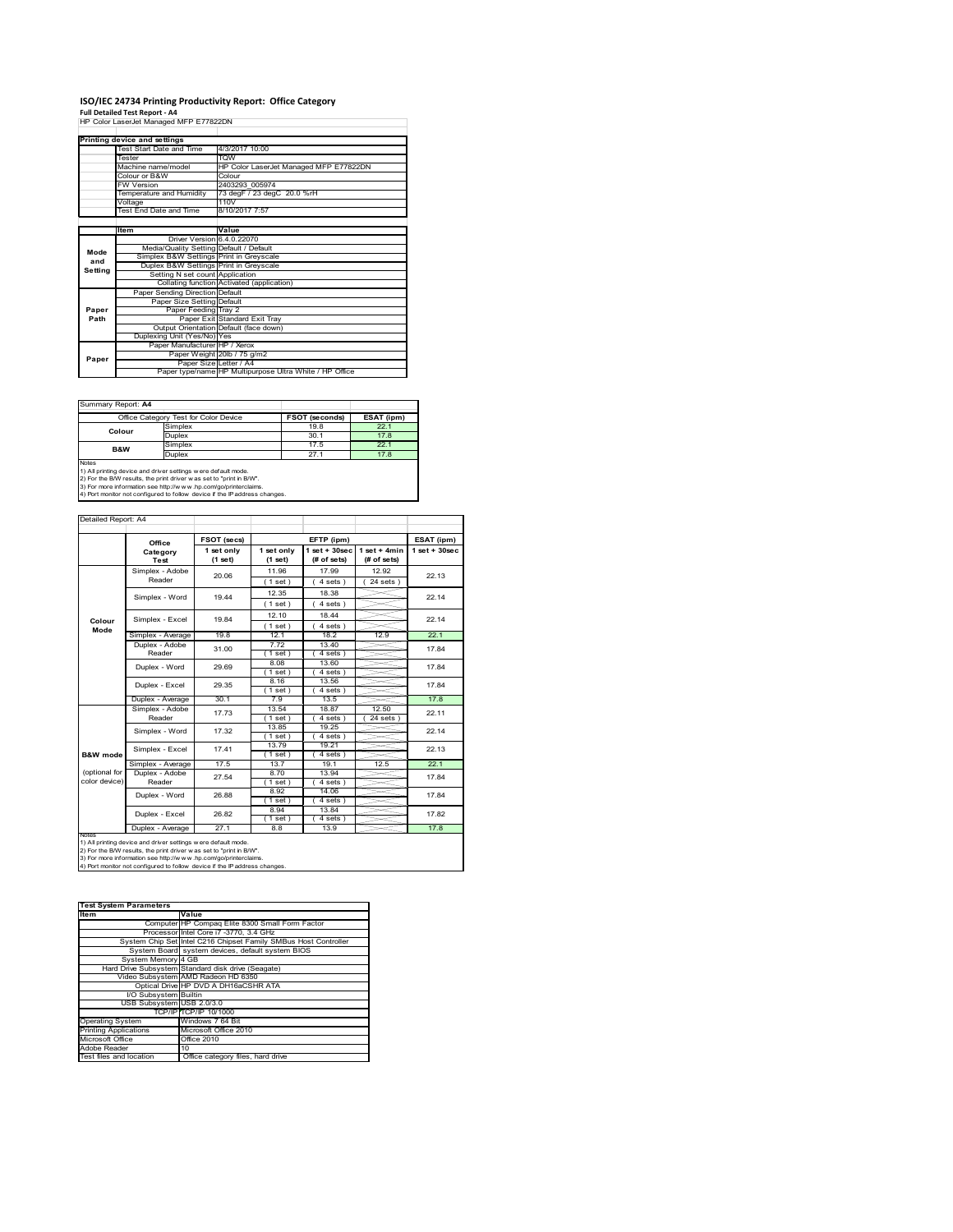# **ISO/IEC 24734 Printing Productivity Report: Office Category Full Detailed Test Report ‐ Tabloid** HP Color LaserJet Managed MFP E77822DN

|         | HP Color LaserJet Manaded MFP E77822DN  |                                                         |  |  |
|---------|-----------------------------------------|---------------------------------------------------------|--|--|
|         |                                         |                                                         |  |  |
|         | Printing device and settings            |                                                         |  |  |
|         | Test Start Date and Time                | 4/3/2017 10:00                                          |  |  |
|         | Tester                                  | <b>TOW</b>                                              |  |  |
|         | Machine name/model                      | HP Color LaserJet Managed MFP E77822DN                  |  |  |
|         | Colour or B&W                           | Colour                                                  |  |  |
|         | <b>FW Version</b>                       | 2403293 005974                                          |  |  |
|         | Temperature and Humidity                | 73 degF / 23 degC 20.0 %rH                              |  |  |
|         | Voltage                                 | 110V                                                    |  |  |
|         | Test End Date and Time                  | 8/10/2017 7:57                                          |  |  |
|         |                                         |                                                         |  |  |
|         | Item                                    | Value                                                   |  |  |
|         | Driver Version 6.4.0.22070              |                                                         |  |  |
| Mode    | Media/Quality Setting Default / Default |                                                         |  |  |
| and     | Simplex B&W Settings Print in Greyscale |                                                         |  |  |
| Setting | Duplex B&W Settings Print in Greyscale  |                                                         |  |  |
|         | Setting N set count Application         |                                                         |  |  |
|         |                                         | Collating function Activated (application)              |  |  |
|         | Paper Sending Direction Default         |                                                         |  |  |
|         | Paper Size Setting Default              |                                                         |  |  |
| Paper   | Paper Feeding Tray 2                    |                                                         |  |  |
| Path    |                                         | Paper Exit Standard Exit Tray                           |  |  |
|         |                                         | Output Orientation Default (face down)                  |  |  |
|         | Duplexing Unit (Yes/No) Yes             |                                                         |  |  |
|         | Paper Manufacturer HP / Xerox           |                                                         |  |  |
| Paper   |                                         | Paper Weight 20lb / 75 g/m2                             |  |  |
|         |                                         | Paper Size Letter / A4                                  |  |  |
|         |                                         | Paper type/name HP Multipurpose Ultra White / HP Office |  |  |

Summary Report: Tabloid

|                | Office Category Test for Color Device | FSOT (seconds) | ESAT (ipm) |
|----------------|---------------------------------------|----------------|------------|
| Color          | Simplex                               | 19.8           | 12.5       |
|                | Duplex                                | 30.3           | 10.0       |
| <b>B&amp;W</b> | Simplex                               | 27.2           | 12.5       |
|                | Duplex                                | 37.3           | 10.2       |
| Notes          |                                       |                |            |

Notes<br>1) All printing device and driver settings were default mode.<br>2) For the B/W results, the print driver was set to "print in B/W".<br>3) For more information see http://www.hp.com/go/printerclaims.<br>4) Por more informatio

| Detailed Report: Tabloid       |                                                   |                       |                       |                                   |                               |                   |
|--------------------------------|---------------------------------------------------|-----------------------|-----------------------|-----------------------------------|-------------------------------|-------------------|
|                                | Office                                            | FSOT (secs)           |                       | EFTP (ipm)                        |                               | ESAT (ipm)        |
|                                | Category<br>Test                                  | 1 set only<br>(1 set) | 1 set only<br>(1 set) | $1$ set + $30$ sec<br>(# of sets) | $1$ set + 4min<br>(# of sets) | $1$ set $+30$ sec |
|                                | Simplex - Adobe<br>Reader                         | 29.75                 | 8.06<br>(1 set)       | 10.58<br>$3 sets$ )               | 11.90<br>$16$ sets $)$        | 12.57             |
|                                | Simplex - Word                                    | 28.17                 | 8.51<br>$1$ set)      | 10.78<br>$3 sets$ )               |                               | 12.58             |
|                                | Simplex - Excel                                   | 28.21                 | 8.50                  | 10.83                             |                               | 12.57             |
| Color Mode                     | Simplex - Average                                 | 28.8                  | (1 set)<br>8.3        | 3 sets)<br>10.7                   | 11.9                          | 12.5              |
|                                | Duplex - Adobe<br>Reader                          | 41.18                 | 5.82<br>$1$ set)      | 7.50<br>3 sets)                   |                               | 10.06             |
|                                | Duplex - Word<br>39.50<br>Duplex - Excel<br>39.97 |                       | 6.06<br>$1$ set)      | 7.66<br>$3 sets$ )                |                               | 10.06             |
|                                |                                                   | 6.00<br>$1$ set)      | 7.68<br>3 sets)       |                                   | 10.06                         |                   |
|                                | Duplex - Average                                  | 40.3                  | 59                    | 76                                |                               | 10.0              |
|                                | Simplex - Adobe<br>Reader                         | 27.82                 | 8.62<br>$1$ set)      | 10.88<br>3 sets                   | 9.86<br>$16$ sets $)$         | 12.57             |
|                                | Simplex - Word                                    | 26.67                 | 8.99<br>$1$ set)      | 11.09<br>3 sets)                  |                               | 12.57             |
| <b>B&amp;W</b> mode            | Simplex - Excel                                   | 27.02                 | 8.88<br>$1$ set)      | 11.07<br>3 sets                   |                               | 12.58             |
|                                | Simplex - Average                                 | 27.2                  | 8.8                   | 11.0                              | 9.8                           | 12.5              |
| (optional for<br>color device) | Duplex - Adobe<br>Reader                          | 38.39                 | 6.24<br>$1$ set)      | 7.72<br>$3 sets$ )                |                               | 10.18             |
|                                | Duplex - Word                                     | 36.52                 | 6.56<br>$1$ set)      | 7.94<br>$3 sets$ )                |                               | 10.20             |
|                                | Duplex - Excel                                    | 36.82                 | 6.50<br>$1$ set)      | 7.98<br>3 sets)                   |                               | 10.22             |
| <b>INOTES</b>                  | Duplex - Average                                  | 37.3                  | 6.4                   | 7.8                               |                               | 10.2              |

notes<br>1) All printing device and driver settings w ere default mode.<br>2) For the B/W results, the print driver was set to "print in B/W".<br>3) For more information see http://www.vhp.com/go/printerclaims.<br>4) For more informat

| <b>Test System Parameters</b> |                                                                 |
|-------------------------------|-----------------------------------------------------------------|
| <b>Item</b>                   | Value                                                           |
|                               | Computer HP Compaq Elite 8300 Small Form Factor                 |
|                               | Processor Intel Core i7 -3770, 3.4 GHz                          |
|                               | System Chip Set Intel C216 Chipset Family SMBus Host Controller |
|                               | System Board system devices, default system BIOS                |
| System Memory 4 GB            |                                                                 |
|                               | Hard Drive Subsystem Standard disk drive (Seagate)              |
|                               | Video Subsystem AMD Radeon HD 6350                              |
|                               | Optical Drive HP DVD A DH16aCSHR ATA                            |
| I/O Subsystem Builtin         |                                                                 |
| USB Subsystem USB 2.0/3.0     |                                                                 |
|                               | TCP/IPITCP/IP 10/1000                                           |
| <b>Operating System</b>       | Windows 7 64 Bit                                                |
| <b>Printing Applications</b>  | Microsoft Office 2010                                           |
| Microsoft Office              | Office 2010                                                     |
| Adobe Reader                  | 10                                                              |
| Test files and location       | Office category files, hard drive                               |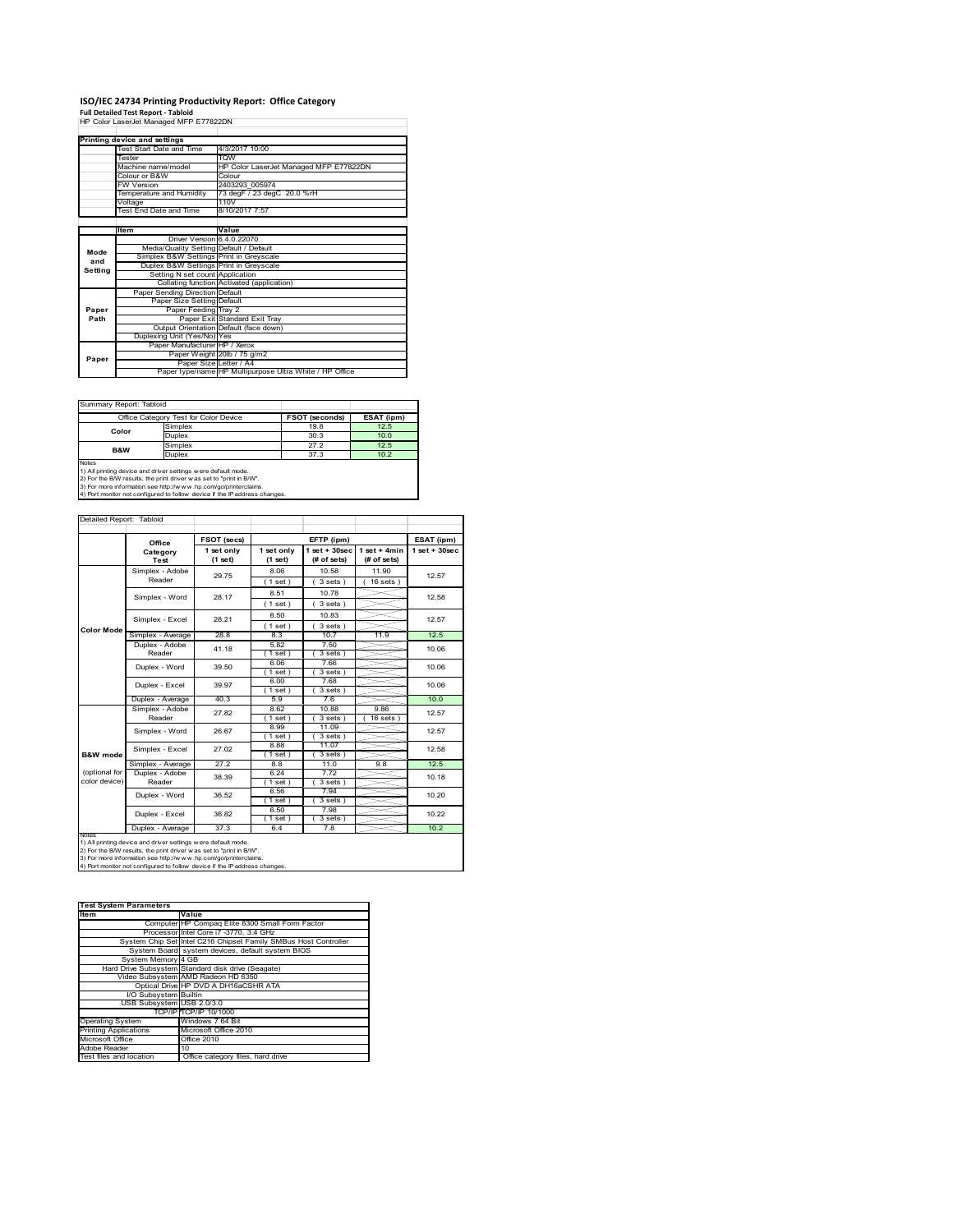# **ISO/IEC 24734 Printing Productivity Report: Office Category Full Detailed Test Report ‐ A3** HP Color LaserJet Managed MFP E77822DN

|         | HP Color LaserJet Mahaded MFP E77822DN  |                                                         |  |  |  |
|---------|-----------------------------------------|---------------------------------------------------------|--|--|--|
|         |                                         |                                                         |  |  |  |
|         | Printing device and settings            |                                                         |  |  |  |
|         | Test Start Date and Time                | 4/3/2017 10:00                                          |  |  |  |
|         | Tester                                  | <b>TOW</b>                                              |  |  |  |
|         | Machine name/model                      | HP Color LaserJet Managed MFP E77822DN                  |  |  |  |
|         | Colour or B&W                           | Colour                                                  |  |  |  |
|         | <b>FW Version</b>                       | 2403293 005974                                          |  |  |  |
|         | Temperature and Humidity                | 73 degF / 23 degC 20.0 %rH                              |  |  |  |
|         | Voltage                                 | 110V                                                    |  |  |  |
|         | Test End Date and Time                  | 8/10/2017 7:57                                          |  |  |  |
|         |                                         |                                                         |  |  |  |
|         | <b>Item</b>                             | Value                                                   |  |  |  |
|         | Driver Version 6.4.0.22070              |                                                         |  |  |  |
| Mode    | Media/Quality Setting Default / Default |                                                         |  |  |  |
| and     | Simplex B&W Settings Print in Greyscale |                                                         |  |  |  |
| Setting | Duplex B&W Settings Print in Greyscale  |                                                         |  |  |  |
|         | Setting N set count Application         |                                                         |  |  |  |
|         |                                         | Collating function Activated (application)              |  |  |  |
|         | Paper Sending Direction Default         |                                                         |  |  |  |
|         | Paper Size Setting Default              |                                                         |  |  |  |
| Paper   | Paper Feeding Tray 2                    |                                                         |  |  |  |
| Path    |                                         | Paper Exit Standard Exit Tray                           |  |  |  |
|         |                                         | Output Orientation Default (face down)                  |  |  |  |
|         | Duplexing Unit (Yes/No) Yes             |                                                         |  |  |  |
|         | Paper Manufacturer HP / Xerox           |                                                         |  |  |  |
| Paper   |                                         | Paper Weight 20lb / 75 g/m2                             |  |  |  |
|         | Paper Size Letter / A4                  |                                                         |  |  |  |
|         |                                         | Paper type/name HP Multipurpose Ultra White / HP Office |  |  |  |

Summary Report: A3

|                                                                     | Office Category Test for Color Device                                      | <b>FSOT (seconds)</b> | ESAT (ipm) |  |  |  |
|---------------------------------------------------------------------|----------------------------------------------------------------------------|-----------------------|------------|--|--|--|
| Color                                                               | Simplex                                                                    | 19.8                  | 12.5       |  |  |  |
|                                                                     | Duplex                                                                     | 30.3                  | 10.1       |  |  |  |
| <b>B&amp;W</b>                                                      | Simplex                                                                    | 27.3                  | 12.5       |  |  |  |
|                                                                     | <b>Duplex</b>                                                              | 38.1                  | 10.2       |  |  |  |
| Notes                                                               |                                                                            |                       |            |  |  |  |
| 1) All printing device and driver settings w ere default mode.      |                                                                            |                       |            |  |  |  |
| 2) For the B/W results, the print driver was set to "print in B/W". |                                                                            |                       |            |  |  |  |
| 3) For more information see http://www.hp.com/go/printerclaims.     |                                                                            |                       |            |  |  |  |
|                                                                     | 4) Port monitor not configured to follow device if the IP address changes. |                       |            |  |  |  |

|                     | Office            | FSOT (secs)           | EFTP (ipm)            |                                   |                               | ESAT (ipm)         |  |
|---------------------|-------------------|-----------------------|-----------------------|-----------------------------------|-------------------------------|--------------------|--|
|                     | Category<br>Test  | 1 set only<br>(1 set) | 1 set only<br>(1 set) | $1$ set + $30$ sec<br>(# of sets) | $1$ set + 4min<br>(# of sets) | $1$ set + $30$ sec |  |
|                     | Simplex - Adobe   | 29.90                 | 8.02                  | 10.55                             | 9.68                          | 12.57              |  |
|                     | Reader            |                       | (1 set)               | $3 sets$ )                        | $16$ sets $)$                 |                    |  |
|                     | Simplex - Word    | 28.16                 | 8.52                  | 10.84                             |                               | 12.57              |  |
|                     |                   |                       | $1$ set)              | 3 sets)                           |                               |                    |  |
|                     | Simplex - Excel   | 28.19                 | 8.51                  | 10.83                             |                               | 12.57              |  |
| Color Mode          |                   |                       | (1 set)               | 3 sets)                           |                               |                    |  |
|                     | Simplex - Average | 28.8                  | 8.3                   | 10.7                              | 9.6                           | 12.5               |  |
|                     | Duplex - Adobe    | 40.87                 | 5.86                  | 7.54                              |                               | 10.14              |  |
|                     | Reader            |                       | $1$ set)              | $3 sets$ )                        |                               |                    |  |
|                     | Duplex - Word     | 39.33                 | 6.10<br>$1$ set)      | 7.70<br>3 sets)                   |                               | 10.14              |  |
|                     |                   |                       | 6.08                  | 7.70                              |                               |                    |  |
|                     | Duplex - Excel    | 39.34                 | $1$ set               | 3 sets                            |                               | 10.12              |  |
|                     | Duplex - Average  | 39.9                  | 6.0                   | 76                                |                               | 10.1               |  |
|                     | Simplex - Adobe   | 27.82                 | 8.62                  | 10.86                             | 9.38                          | 12.57              |  |
|                     | Reader            |                       | $1$ set)              | 3 sets                            | $16$ sets $)$                 |                    |  |
|                     | Simplex - Word    | 27.16                 | 8.83                  | 11.05                             |                               | 12.58              |  |
|                     |                   |                       | $1$ set)              | $3 sets$ )                        |                               |                    |  |
| <b>B&amp;W</b> mode | Simplex - Excel   | 26.80                 | 8.95<br>$1$ set)      | 10.98<br>$3 sets$ )               |                               | 12.57              |  |
|                     | Simplex - Average | 27.3                  | 88                    | 10.9                              | $9.\overline{3}$              | 12.5               |  |
| (optional for       | Duplex - Adobe    |                       | 5.82                  | 7.54                              |                               |                    |  |
| color device)       | Reader            | 41.13                 | $1$ set $)$           | $3 sets$ )                        |                               | 10.14              |  |
|                     | Duplex - Word     | 36.45                 | 6.58                  | 7.96                              |                               | 10.26              |  |
|                     |                   |                       | $1$ set)              | $3 sets$ )                        |                               |                    |  |
|                     | Duplex - Excel    | 36.53                 | 6.56                  | 8.02                              |                               | 10.26              |  |
|                     |                   |                       | $1$ set)              | 3 sets)                           |                               |                    |  |
| <b>INOTES</b>       | Duplex - Average  | 38.1                  | 6.3                   | 7.8                               |                               | 10.2               |  |

| <b>Test System Parameters</b> |                                                                 |  |  |  |
|-------------------------------|-----------------------------------------------------------------|--|--|--|
| <b>Item</b>                   | Value                                                           |  |  |  |
|                               | Computer HP Compaq Elite 8300 Small Form Factor                 |  |  |  |
|                               | Processor Intel Core i7 -3770, 3.4 GHz                          |  |  |  |
|                               | System Chip Set Intel C216 Chipset Family SMBus Host Controller |  |  |  |
|                               | System Board system devices, default system BIOS                |  |  |  |
| System Memory 4 GB            |                                                                 |  |  |  |
|                               | Hard Drive Subsystem Standard disk drive (Seagate)              |  |  |  |
|                               | Video Subsystem AMD Radeon HD 6350                              |  |  |  |
|                               | Optical Drive HP DVD A DH16aCSHR ATA                            |  |  |  |
| I/O Subsystem Builtin         |                                                                 |  |  |  |
| USB Subsystem USB 2.0/3.0     |                                                                 |  |  |  |
|                               | TCP/IPITCP/IP 10/1000                                           |  |  |  |
| <b>Operating System</b>       | Windows 7 64 Bit                                                |  |  |  |
| <b>Printing Applications</b>  | Microsoft Office 2010                                           |  |  |  |
| Microsoft Office              | Office 2010                                                     |  |  |  |
| Adobe Reader                  | 10                                                              |  |  |  |
| Test files and location       | Office category files, hard drive                               |  |  |  |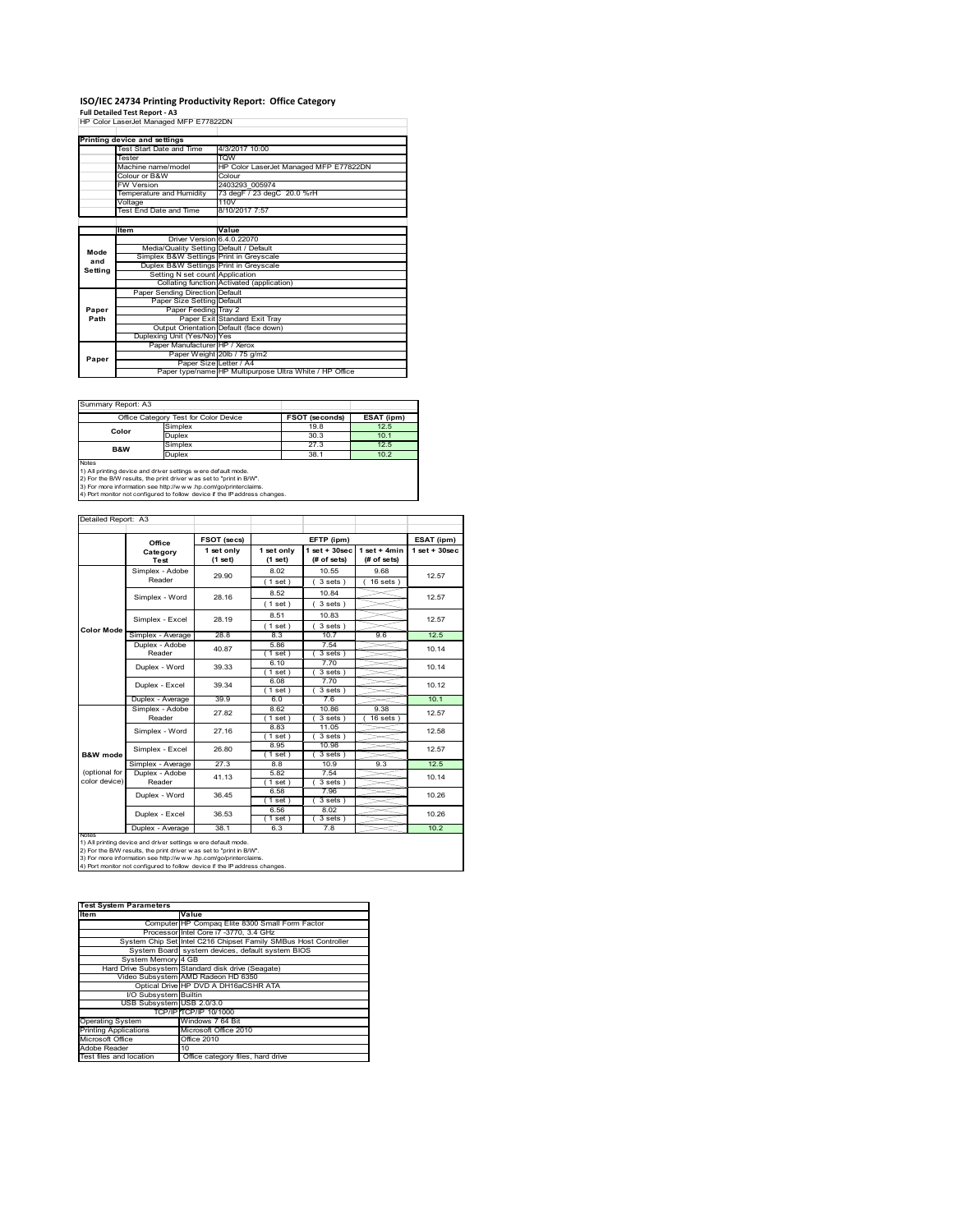# **ISO/IEC 24734 Printing Productivity Report: Office Category Feature Performance Full Report ‐ Office Feature Performance Test** HP Color LaserJet Managed MFP E77822DN

|         | III OOK LEGGUOG IVIEIRAGO IVII I LIIUZZDIV |                                                         |  |
|---------|--------------------------------------------|---------------------------------------------------------|--|
|         | Printing device and settings               |                                                         |  |
|         | Test Start Date and Time                   | 4/3/2017 10:00                                          |  |
|         | Tester                                     | <b>TOW</b>                                              |  |
|         | Machine name/model                         | HP Color LaserJet Managed MFP E77822DN                  |  |
|         | Colour or B&W                              | Colour                                                  |  |
|         | <b>FW Version</b>                          | 2403293 005974                                          |  |
|         | Temperature and Humidity                   | 73 degF / 23 degC 20.0 %rH                              |  |
|         | Voltage                                    | 110V                                                    |  |
|         | Test End Date and Time                     | 8/10/2017 7:57                                          |  |
|         |                                            |                                                         |  |
|         | Item                                       | Value                                                   |  |
|         | Driver Version 6.4.0.22070                 |                                                         |  |
| Mode    | Media/Quality Setting Default / Default    |                                                         |  |
| and     | Simplex B&W Settings Print in Greyscale    |                                                         |  |
| Setting | Duplex B&W Settings Print in Greyscale     |                                                         |  |
|         | Setting N set count Application            |                                                         |  |
|         |                                            | Collating function Activated (application)              |  |
|         | Paper Sending Direction Default            |                                                         |  |
|         | Paper Size Setting Default                 |                                                         |  |
| Paper   | Paper Feeding Tray 2                       |                                                         |  |
| Path    |                                            | Paper Exit Standard Exit Tray                           |  |
|         |                                            | Output Orientation Default (face down)                  |  |
|         | Duplexing Unit (Yes/No) Yes                |                                                         |  |
|         | Paper Manufacturer HP / Xerox              |                                                         |  |
| Paper   |                                            | Paper Weight 20lb / 75 g/m2                             |  |
|         | Paper Size Letter / A4                     |                                                         |  |
|         |                                            | Paper type/name HP Multipurpose Ultra White / HP Office |  |

|                                                                                                                                                                                                                                                                                            |         |      | <b>Feature Performance Ratio</b> |  |  |
|--------------------------------------------------------------------------------------------------------------------------------------------------------------------------------------------------------------------------------------------------------------------------------------------|---------|------|----------------------------------|--|--|
| <b>Printing Modes</b>                                                                                                                                                                                                                                                                      |         |      | A5 and Legal                     |  |  |
| (Feature Adobe Reader - Office test file)                                                                                                                                                                                                                                                  |         |      |                                  |  |  |
| A5 Landscape Feed - Colour                                                                                                                                                                                                                                                                 | Simplex |      |                                  |  |  |
| <b>A5 Portrait Feed - Colour</b>                                                                                                                                                                                                                                                           | Simplex | 102% | 100%                             |  |  |
| Legal - Colour                                                                                                                                                                                                                                                                             | Simplex | 73%  | 64%                              |  |  |
| Legal - Colour                                                                                                                                                                                                                                                                             | Duplex  | 53%  | 50%                              |  |  |
| A5 Landscape Feed - B/W                                                                                                                                                                                                                                                                    | Simplex |      |                                  |  |  |
| <b>A5 Portrait Feed - B/W</b>                                                                                                                                                                                                                                                              | Simplex | 102% | 99%                              |  |  |
| Legal - B/W                                                                                                                                                                                                                                                                                | Simplex | 71%  | 64%                              |  |  |
| Legal - B/W                                                                                                                                                                                                                                                                                | Duplex  | 51%  | 50%                              |  |  |
| Notes<br>1) All printing device and driver settings were default mode.<br>2) Test conducted with 8-paper Office Feature Performance file.<br>3) For more information see http://www.hp.com/go/printerclaims.<br>4) Port monitor not configured to follow device if the IP address changes. |         |      |                                  |  |  |

| <b>Printing Modes</b><br>Feature Adobe Reader - Office                                                                                                                                                                                                                                            | <b>Base Printing</b><br>Mode |                     | <b>Feature Performance</b><br>A5 and Legal |                                 |                                         |                                      |  |
|---------------------------------------------------------------------------------------------------------------------------------------------------------------------------------------------------------------------------------------------------------------------------------------------------|------------------------------|---------------------|--------------------------------------------|---------------------------------|-----------------------------------------|--------------------------------------|--|
| test file (8-page)                                                                                                                                                                                                                                                                                |                              |                     |                                            |                                 |                                         |                                      |  |
|                                                                                                                                                                                                                                                                                                   | <b>FSOT</b><br>Base          | <b>ESAT</b><br>Base | 1 set<br>FSOT (secs)                       | $1$ set $+30$ sec<br>ESAT (ipm) | FSOT (base)<br><b>FSOT</b><br>(feature) | <b>ESAT (feature)</b><br>ESAT (base) |  |
| Simplex A5 Landscape Feed - Colour                                                                                                                                                                                                                                                                | 31.8                         | 22.13               |                                            |                                 |                                         |                                      |  |
| Simplex A5 Portrait Feed - Colour                                                                                                                                                                                                                                                                 | 31.8                         | 22.13               | 31.25                                      | 22.1                            | 102%                                    | 100%                                 |  |
| Legal Simplex - Colour                                                                                                                                                                                                                                                                            | 31.8                         | 22.13               | 43.71                                      | 14.2                            | 73%                                     | 64%                                  |  |
| <b>Legal Duplex - Colour</b>                                                                                                                                                                                                                                                                      | 31.8                         | 22.13               | 60.96                                      | 11.1                            | 53%                                     | 50%                                  |  |
| Simplex A5 Landscape Feed - B/W                                                                                                                                                                                                                                                                   | 29.03                        | 22.15               |                                            |                                 |                                         |                                      |  |
| Simplex A5 Portrait Feed - B/W                                                                                                                                                                                                                                                                    | 29.03                        | 22.15               | 28.59                                      | 22.1                            | 102%                                    | 99%                                  |  |
| Legal Simplex - B/W                                                                                                                                                                                                                                                                               | 29.03                        | 22.15               | 41.21                                      | 14.2                            | 71%                                     | 64%                                  |  |
| Legal Duplex - B/W                                                                                                                                                                                                                                                                                | 29.03                        | 22.15               | 57.37                                      | 11.2                            | 51%                                     | 50%                                  |  |
| <b>Notes</b><br>1) All printing device and driver settings w ere default mode.<br>2) Test conducted with 8-paper Office Feature Performance file<br>3) For more information see http://www.hp.com/go/printerclaims.<br>4) Port monitor not configured to follow device if the IP address changes. |                              |                     |                                            |                                 |                                         |                                      |  |

|        | <b>Test System Parameters</b> |                                                                 |  |
|--------|-------------------------------|-----------------------------------------------------------------|--|
|        | Item                          | Value                                                           |  |
|        |                               | Computer HP Compaq Elite 8300 Small Form Factor                 |  |
|        |                               | Processor Intel Core i7 -3770, 3.4 GHz                          |  |
|        |                               | System Chip Set Intel C216 Chipset Family SMBus Host Controller |  |
|        |                               | System Board system devices, default system BIOS                |  |
| Test   | System Memory 4 GB            |                                                                 |  |
| System |                               | Hard Drive Subsystem Standard disk drive (Seagate)              |  |
|        |                               | Video Subsystem AMD Radeon HD 6350                              |  |
|        |                               | Optical Drive HP DVD A DH16aCSHR ATA                            |  |
|        | I/O Subsystem Builtin         |                                                                 |  |
|        | USB Subsystem USB 2.0/3.0     |                                                                 |  |
| I/O    |                               | TCP/IPITCP/IP 10/1000                                           |  |
|        | <b>Operating System</b>       | Windows 7 64 Bit                                                |  |
|        | <b>Printing Applications</b>  | Microsoft Office 2010                                           |  |
|        | Software Microsoft Office     | Office 2010                                                     |  |
|        | Adobe Reader                  | 10                                                              |  |
|        | Test files and location       | Office category files, hard drive                               |  |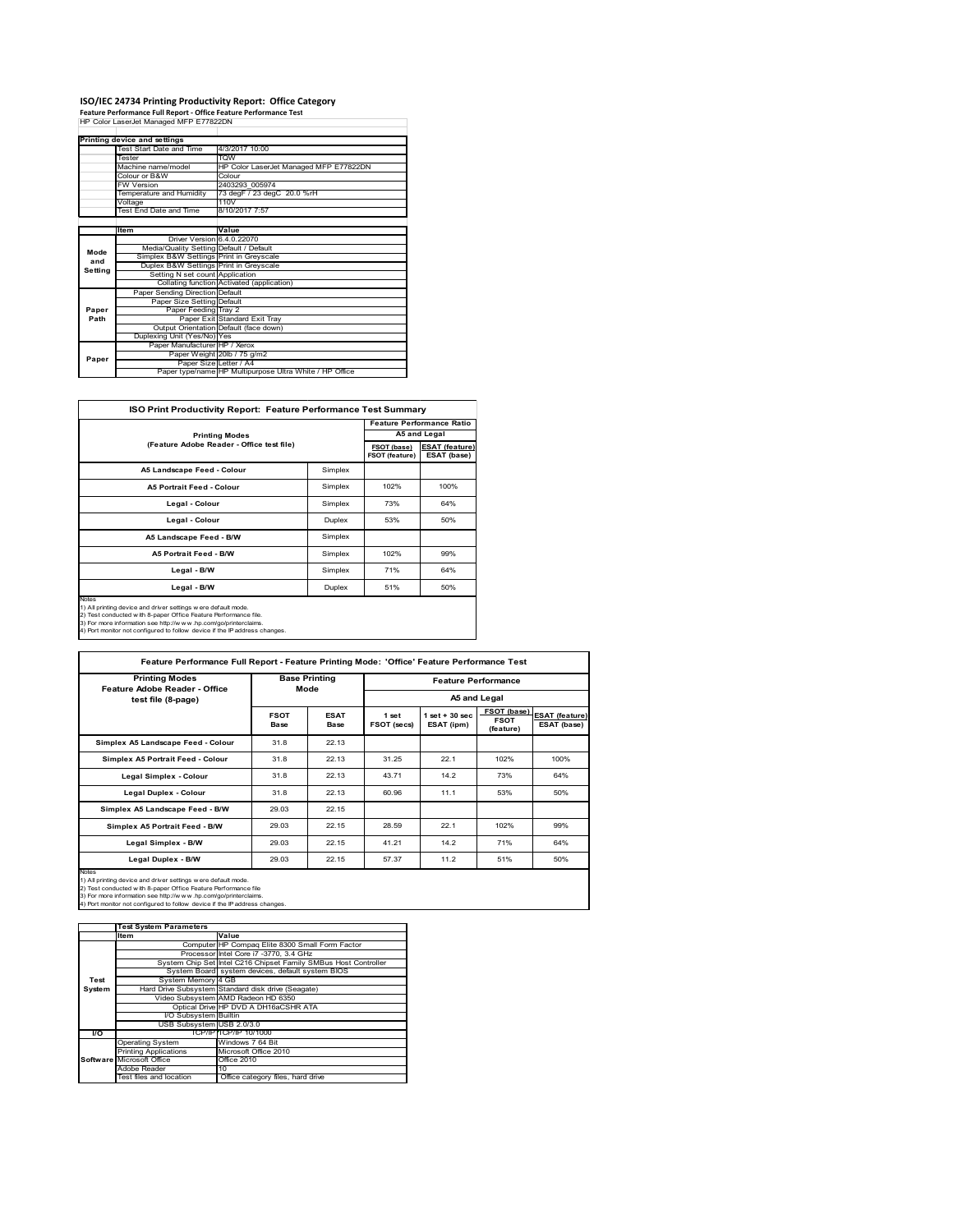#### **ISO/IEC 17629 First Print Out Time Report: Office Category Full Detailed Test Report ‐ LETTER** HP Color LaserJet Managed MFP E77822DN

|            | Printing device and settings               |                                        |  |  |  |
|------------|--------------------------------------------|----------------------------------------|--|--|--|
|            | Test Start Date and Time                   | 4/3/2017 10:00                         |  |  |  |
|            | Tester                                     | <b>TOW</b>                             |  |  |  |
|            | Machine name/model                         | HP Color LaserJet Managed MFP E77822DN |  |  |  |
|            | Colour or B&W                              | Colour                                 |  |  |  |
|            | FW Version                                 | 2403293 005974                         |  |  |  |
|            | Configuration (options)                    | Default                                |  |  |  |
|            | Controller                                 |                                        |  |  |  |
|            | Printing device page count                 | Not Specified                          |  |  |  |
|            | Printing supplies page count Not Specified |                                        |  |  |  |
|            | Temperature and Humidity                   | 73 degF / 23 degC 20.0 %rH             |  |  |  |
|            | Voltage                                    | 110V                                   |  |  |  |
|            | <b>Test End Date and Time</b>              | 8/10/2017 7:57                         |  |  |  |
|            |                                            |                                        |  |  |  |
|            | <b>Item</b>                                | Value                                  |  |  |  |
| Mode       | PDL and driver version                     | 6.4.0.22070                            |  |  |  |
| and        | Print Quality mode                         | default                                |  |  |  |
| Setting    | <b>B&amp;W</b> settings                    | default                                |  |  |  |
|            | Paper feed orientation                     | <b>Short Edge</b>                      |  |  |  |
| Paper      | Paper type setting                         | default                                |  |  |  |
|            | Paper feeding                              | Standard cassette                      |  |  |  |
|            | Paper exit                                 | Standard exit tray                     |  |  |  |
| Paper Path | Output orientation                         | default (face up or face down)         |  |  |  |

**ISO First Page Out Time Summary Report: Office Category**

| Summary Report: Letter |         |                           |
|------------------------|---------|---------------------------|
|                        |         | FPOT from Ready (seconds) |
| Color                  | Simplex | 11.48                     |
|                        | Duplex  |                           |
| <b>B&amp;W</b>         | Simplex | 9.37                      |
|                        | Duplex  |                           |

Notes<br>1) All printing device and driver settings were default mode.<br>2) For the BW results, the print driver was set to "print in BW".<br>3) For more information see http://www.hp.com/golprinterclaims.<br>4) Port montor not confi

|                                                        |                                                                                                                                                                                                                                                                                                                                                                                                             | ISO First Page Out Time Report: Office Category |                            |                              |                            |              |
|--------------------------------------------------------|-------------------------------------------------------------------------------------------------------------------------------------------------------------------------------------------------------------------------------------------------------------------------------------------------------------------------------------------------------------------------------------------------------------|-------------------------------------------------|----------------------------|------------------------------|----------------------------|--------------|
| <b>Detailed Report: LETTER</b>                         |                                                                                                                                                                                                                                                                                                                                                                                                             |                                                 |                            |                              |                            |              |
|                                                        |                                                                                                                                                                                                                                                                                                                                                                                                             | Word<br>(seconds)                               | Excel<br>(seconds)         | Adobe<br>Reader<br>(seconds) | Average<br>(seconds)       | Delay Time   |
|                                                        | FPOT from Ready - Simplex                                                                                                                                                                                                                                                                                                                                                                                   | 11 24                                           | 11 41                      | 11 79                        | 11 48                      | 21 Seconds   |
|                                                        | FPOT from Ready - Duplex                                                                                                                                                                                                                                                                                                                                                                                    |                                                 |                            |                              |                            |              |
| Color Mode                                             | FPOT from Sleep - Simplex                                                                                                                                                                                                                                                                                                                                                                                   |                                                 |                            | 35.08                        |                            | 76 Minutes   |
|                                                        | Recovery Time                                                                                                                                                                                                                                                                                                                                                                                               |                                                 |                            | 23.3                         |                            |              |
|                                                        | FPOT from Off - Simplex                                                                                                                                                                                                                                                                                                                                                                                     |                                                 |                            | 179.95                       |                            |              |
|                                                        | Warm-up Time                                                                                                                                                                                                                                                                                                                                                                                                |                                                 |                            | 168.16                       |                            |              |
|                                                        | FPOT from Ready - Simplex                                                                                                                                                                                                                                                                                                                                                                                   | 9.16                                            | 9.37                       | 9.58                         | 9.37                       | 21 Seconds   |
|                                                        | FPOT from Ready - Duplex                                                                                                                                                                                                                                                                                                                                                                                    |                                                 |                            |                              |                            |              |
| <b>B&amp;W Mode</b>                                    | FPOT from Sleep - Simplex                                                                                                                                                                                                                                                                                                                                                                                   |                                                 |                            | 33.00                        |                            | 76 Minutes   |
|                                                        | Recovery Time                                                                                                                                                                                                                                                                                                                                                                                               |                                                 |                            | 23.4                         |                            |              |
|                                                        |                                                                                                                                                                                                                                                                                                                                                                                                             |                                                 |                            |                              |                            |              |
|                                                        | FPOT from Off - Simplex                                                                                                                                                                                                                                                                                                                                                                                     |                                                 |                            | 179.37                       |                            |              |
|                                                        | Warm-up Time                                                                                                                                                                                                                                                                                                                                                                                                |                                                 |                            | 169.79                       |                            |              |
| Notes                                                  | 1) All printing device and driver settings w ere default mode.<br>2) For the B/W results, the print driver was set to "print in B/W".<br>3) For more information see http://www.hp.com/go/printerclaims.<br>4) Port monitor not configured to follow device if the IP address changes.<br>5) Page counts w ere collected after completion of the tests.<br>6) Details for FPOT from Sleep are show n below. |                                                 |                            |                              |                            |              |
|                                                        |                                                                                                                                                                                                                                                                                                                                                                                                             |                                                 |                            |                              |                            |              |
| <b>HP Data Table</b><br><b>Detailed Report: LETTER</b> |                                                                                                                                                                                                                                                                                                                                                                                                             | <b>FPOT Avg</b><br>(se cs)                      | FPOT (secs)<br>Iteration 1 | FPOT (secs)<br>Iteration 2   | FPOT (secs)<br>Iteration 3 | Application  |
|                                                        | <b>FPOT from Sleep</b>                                                                                                                                                                                                                                                                                                                                                                                      | 35.08                                           | 35.07                      | 35.09                        | N/A                        | Adobe Reader |
| <b>Color Mode</b>                                      | FPOT from Sleep (15 minutes)<br>HP/Non ISO Test                                                                                                                                                                                                                                                                                                                                                             | 18.49                                           | 18.46                      | 18.51                        | N/A                        | Adobe Reader |
| <b>B&amp;W Mode</b>                                    | FPOT from Sleep                                                                                                                                                                                                                                                                                                                                                                                             | 33.00                                           | 32.75                      | 33.25                        | N/A                        | Adobe Reader |

1) All printing device and driver settings w ere default mode.<br>2) For the B/W results, the print driver w as set to "print in B/W".<br>3 DLP includes detailed iterations as data measurements may vary run to run.

|            | <b>Test System Parameters</b> |                                                       |  |  |  |  |
|------------|-------------------------------|-------------------------------------------------------|--|--|--|--|
|            | <b>Item</b>                   | Value                                                 |  |  |  |  |
|            | Computer                      | HP Compag Elite 8300 Small Form Factor                |  |  |  |  |
|            | Processor                     | Intel Core i7 -3770, 3.4 GHz                          |  |  |  |  |
|            | System Chip Set               | Intel C216 Chipset Family SMBus Host Controller       |  |  |  |  |
|            | System Board                  | system devices, default system BIOS                   |  |  |  |  |
| Test       | <b>System Memory</b>          | 4 GB                                                  |  |  |  |  |
| System     | Hard Drive Subsystem          | Standard disk drive (Seagate)                         |  |  |  |  |
|            | Video Subsystem               | AMD Radeon HD 6350                                    |  |  |  |  |
|            | Optical Drive                 | HP DVD A DH16aCSHR ATA                                |  |  |  |  |
|            | I/O Subsystem                 | <b>Builtin</b>                                        |  |  |  |  |
|            | <b>USB Subsystem</b>          | USB 2.0/3.0                                           |  |  |  |  |
| Printing   |                               |                                                       |  |  |  |  |
| Device     | TCP/IP                        | 10/1000                                               |  |  |  |  |
| Connection |                               |                                                       |  |  |  |  |
|            | <b>Operating System</b>       | Windows 7 Business/Ultimate, 64 bit, Build 7601, SP 1 |  |  |  |  |
|            | <b>Printing Applications</b>  | Microsoft Office 2010 SP2                             |  |  |  |  |
| Software   |                               | Adobe Reader 10.1.4                                   |  |  |  |  |
|            | <b>Print Driver</b>           | 6.4.0.22070                                           |  |  |  |  |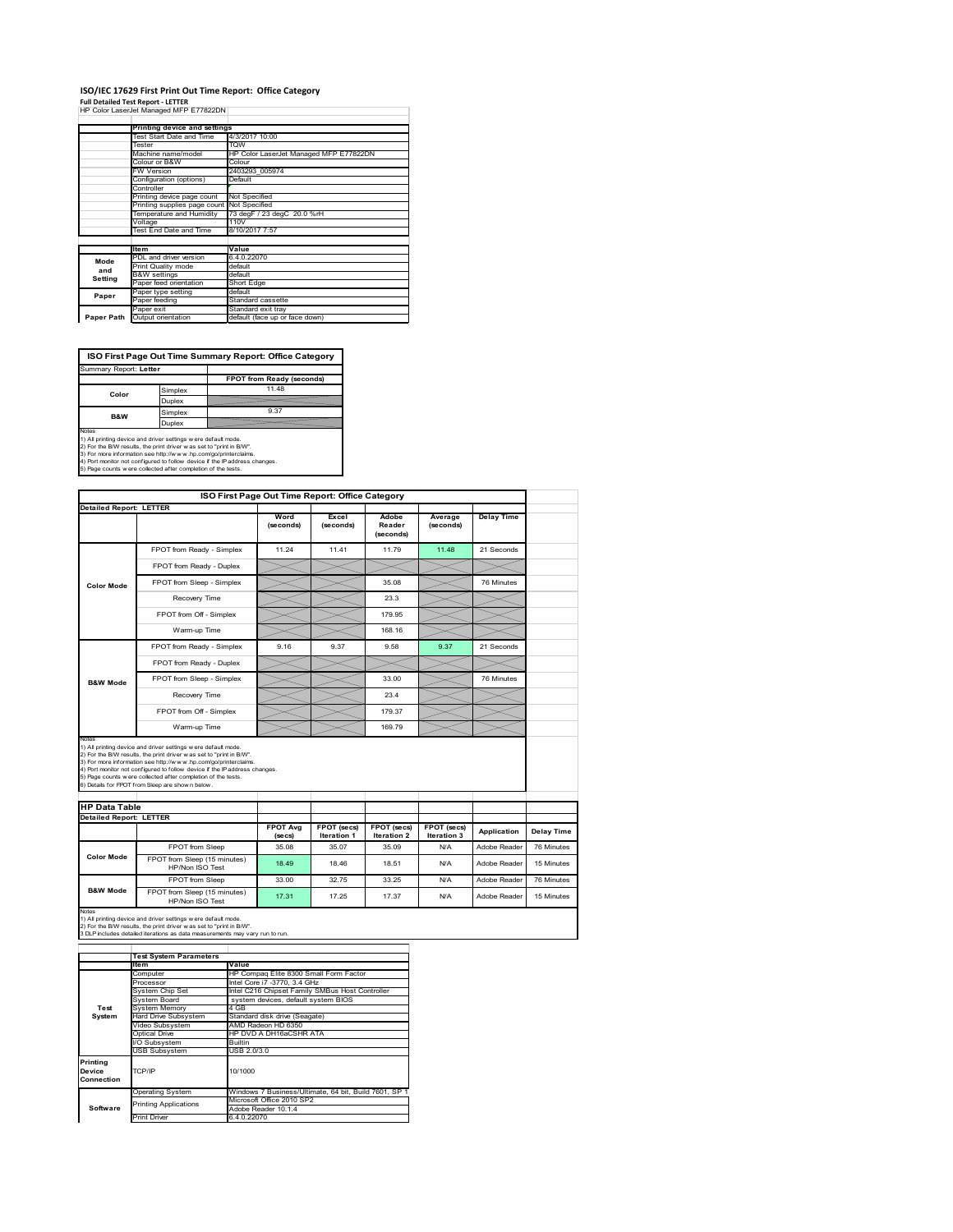# **ISO/IEC 17629 First Print Out Time Report: Office Category**

**Full Detailed Test Report ‐ A4** HP Color LaserJet Managed MFP E77822DN

|            | Printing device and settings               |                                        |
|------------|--------------------------------------------|----------------------------------------|
|            | Test Start Date and Time                   | 4/3/2017 10:00                         |
|            | Tester                                     | <b>TOW</b>                             |
|            | Machine name/model                         | HP Color LaserJet Managed MFP E77822DN |
|            | Colour or B&W                              | Colour                                 |
|            | FW Version                                 | 2403293 005974                         |
|            | Configuration (options)                    | Default                                |
|            | Controller                                 |                                        |
|            | Printing device page count                 | Not Specified                          |
|            | Printing supplies page count Not Specified |                                        |
|            | Temperature and Humidity                   | 73 degF / 23 degC 20.0 %rH             |
|            | Voltage                                    | 110V                                   |
|            | Test End Date and Time                     | 8/10/2017 7:57                         |
|            |                                            |                                        |
|            | <b>Item</b>                                | Value                                  |
| Mode       | PDL and driver version                     | 6.4.0.22070                            |
| and        | Print Quality mode                         | default                                |
| Setting    | <b>B&amp;W</b> settings                    | default                                |
|            | Paper feed orientation                     | Short Edge                             |
| Paper      | Paper type setting                         | default                                |
|            | Paper feeding                              | Standard cassette                      |
|            | Paper exit                                 | Standard exit tray                     |
| Paper Path | Output orientation                         | default (face up or face down)         |

**ISO First Page Out Time Summary Report: Office Category**

| Summary Report: A4        |         |                           |
|---------------------------|---------|---------------------------|
|                           |         | FPOT from Ready (seconds) |
| Colour                    | Simplex | 11.68                     |
|                           | Duplex  |                           |
| Simplex<br><b>B&amp;W</b> |         | 9.37                      |
|                           | Duplex  |                           |
| $\cdots$                  |         |                           |

Notes<br>1) All printing device and driver settings were default mode.<br>2) For the BAV results, the print driver was set to "print in BAV".<br>3) For more information see http://www.hp.com/golprinterclaims.<br>4) Port monitor not co

| Detailed Report: A4                                |                                                                                                                                                                                                                                                                                                                                                                                                              | Word<br>(seconds) | Excel<br>(seconds)          | Adobe<br>Reader<br>(seconds) | Average<br>(seconds) | <b>Delay Time</b> |                          |
|----------------------------------------------------|--------------------------------------------------------------------------------------------------------------------------------------------------------------------------------------------------------------------------------------------------------------------------------------------------------------------------------------------------------------------------------------------------------------|-------------------|-----------------------------|------------------------------|----------------------|-------------------|--------------------------|
|                                                    | FPOT from Ready - Simplex                                                                                                                                                                                                                                                                                                                                                                                    | 11.55             | 11.38                       | 12.10                        | 11.68                | 21 Seconds        |                          |
|                                                    | FPOT from Ready - Duplex                                                                                                                                                                                                                                                                                                                                                                                     |                   |                             |                              |                      |                   |                          |
| <b>Color Mode</b>                                  | FPOT from Sleep - Simplex                                                                                                                                                                                                                                                                                                                                                                                    |                   |                             | 35.65                        |                      | 76 Minutes        |                          |
|                                                    | Recovery Time                                                                                                                                                                                                                                                                                                                                                                                                |                   |                             | 23.6                         |                      |                   |                          |
|                                                    | FPOT from Off - Simplex                                                                                                                                                                                                                                                                                                                                                                                      |                   |                             | 175.89                       |                      |                   |                          |
|                                                    | Warm-up Time                                                                                                                                                                                                                                                                                                                                                                                                 |                   |                             | 163.79                       |                      |                   |                          |
|                                                    | FPOT from Ready - Simplex                                                                                                                                                                                                                                                                                                                                                                                    | 9.17              | 9.38                        | 9.56                         | 9.37                 | 21 Seconds        |                          |
|                                                    | FPOT from Ready - Duplex                                                                                                                                                                                                                                                                                                                                                                                     |                   |                             |                              |                      |                   |                          |
| <b>B&amp;W Mode</b>                                | FPOT from Sleep - Simplex                                                                                                                                                                                                                                                                                                                                                                                    |                   |                             | 35.34                        |                      | 76 Minutes        |                          |
|                                                    | Recovery Time                                                                                                                                                                                                                                                                                                                                                                                                |                   |                             | 25.8                         |                      |                   |                          |
|                                                    |                                                                                                                                                                                                                                                                                                                                                                                                              |                   |                             |                              |                      |                   |                          |
|                                                    | FPOT from Off - Simplex                                                                                                                                                                                                                                                                                                                                                                                      |                   |                             | 176.07                       |                      |                   |                          |
| Notes                                              | Warm-up Time                                                                                                                                                                                                                                                                                                                                                                                                 |                   |                             | 166.51                       |                      |                   |                          |
| <b>HP Data Table</b><br><b>Detailed Report: A4</b> | 1) All printing device and driver settings w ere default mode.<br>2) For the B/W results, the print driver w as set to "print in B/W".<br>3) For more information see http://www.hp.com/go/printerclaims.<br>4) Port monitor not configured to follow device if the IP address changes.<br>5) Page counts w ere collected after completion of the tests.<br>6) Details for FPOT from Sleep are show n below. | <b>FPOT Avg</b>   | FPOT (secs)                 | FPOT (secs)                  | FPOT (secs)          | Application       |                          |
|                                                    | FPOT from Sleep                                                                                                                                                                                                                                                                                                                                                                                              | (se cs)<br>35.65  | <b>Iteration 1</b><br>35.67 | <b>Iteration 2</b><br>35.63  | Iteration 3<br>N/A   | Adobe Reader      | Delay Time<br>76 Minutes |
| <b>Color Mode</b>                                  | FPOT from Sleep (15 minutes)<br>HP/Non ISO Test                                                                                                                                                                                                                                                                                                                                                              | 18.43             | 18.29                       | 18.56                        | N/A                  | Adobe Reader      | 15 Minutes               |
|                                                    | FPOT from Sleep                                                                                                                                                                                                                                                                                                                                                                                              | 35.34             | 35.60                       | 35.08                        | N/A                  | Adobe Reader      | 76 Minutes               |

|            | <b>Test System Parameters</b> |                                                       |  |  |
|------------|-------------------------------|-------------------------------------------------------|--|--|
|            | <b>Item</b>                   | Value                                                 |  |  |
|            | Computer                      | HP Compag Elite 8300 Small Form Factor                |  |  |
|            | Processor                     | Intel Core i7 -3770, 3.4 GHz                          |  |  |
|            | System Chip Set               | Intel C216 Chipset Family SMBus Host Controller       |  |  |
|            | System Board                  | system devices, default system BIOS                   |  |  |
| Test       | <b>System Memory</b>          | 4 GB                                                  |  |  |
| System     | <b>Hard Drive Subsystem</b>   | Standard disk drive (Seagate)                         |  |  |
|            | Video Subsystem               | AMD Radeon HD 6350                                    |  |  |
|            | Optical Drive                 | HP DVD A DH16aCSHR ATA                                |  |  |
|            | I/O Subsystem                 | Builtin                                               |  |  |
|            | <b>USB Subsystem</b>          | USB 2.0/3.0                                           |  |  |
| Printing   |                               |                                                       |  |  |
| Device     | TCP/IP                        | 10/1000                                               |  |  |
| Connection |                               |                                                       |  |  |
|            | <b>Operating System</b>       | Windows 7 Business/Ultimate, 64 bit, Build 7601, SP 1 |  |  |
|            | <b>Printing Applications</b>  | Microsoft Office 2010 SP2                             |  |  |
| Software   |                               | Adobe Reader 10.1.4                                   |  |  |
|            | <b>Print Driver</b>           | 6.4.0.22070                                           |  |  |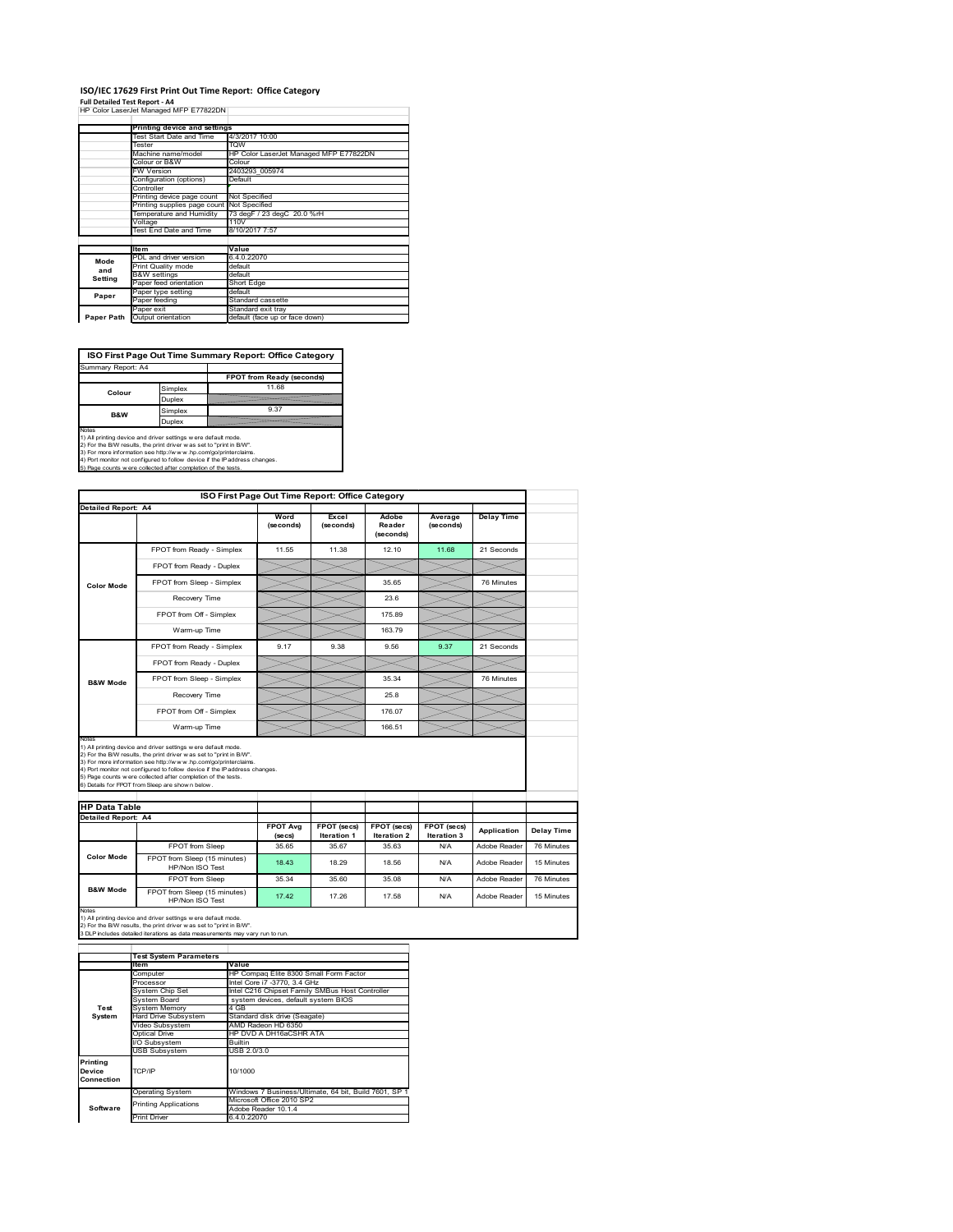#### **ISO/IEC 29183 Copy Productivity Report**

#### **Full Detailed Test Report ‐ LETTER**

|           | HP Color LaserJet Managed MFP E77822DN  |                                                           |  |  |
|-----------|-----------------------------------------|-----------------------------------------------------------|--|--|
|           |                                         |                                                           |  |  |
|           | <b>Machine Setup Information</b>        |                                                           |  |  |
|           | Test Start Date and Time 4/3/2017 8:36  |                                                           |  |  |
|           | Tester TQW                              |                                                           |  |  |
|           |                                         | Machine name/model HP Color LaserJet Managed MFP E77822DN |  |  |
|           | Colour or B&W Colour                    |                                                           |  |  |
|           |                                         | FW Version 2403293 005974                                 |  |  |
|           | Configuration (options) Not Specified   |                                                           |  |  |
|           |                                         | Temperature and Humidity 73 degF / 23 degC 20.0 %rH       |  |  |
|           | Test End Date and Time: 7/10/2017 14:02 |                                                           |  |  |
|           |                                         |                                                           |  |  |
|           | Pre-set Item                            | Pre-set Value                                             |  |  |
|           | <b>Output Resolution Default</b>        |                                                           |  |  |
|           | <b>Output Quality Default</b>           |                                                           |  |  |
| Mode      |                                         | Copying Mode Colour for Colour and B&W for B&W            |  |  |
|           | Auto Density Adjustment Default         |                                                           |  |  |
|           |                                         | Collating function Set in Control Panel                   |  |  |
| Paper     | Paper Sending Direction Default         |                                                           |  |  |
|           | Paper Type Setting Default              |                                                           |  |  |
| Paper     | Paper Feeding Tray 2                    |                                                           |  |  |
| Path      | Paper Exit Default                      |                                                           |  |  |
|           |                                         | Face Up Exit Default (face down)                          |  |  |
|           | <b>Fixing Capability Default</b>        |                                                           |  |  |
| Temporary | Image Quality Stability Default         |                                                           |  |  |
| Stop      | Capacity of Paper Default               |                                                           |  |  |
|           | Others None                             |                                                           |  |  |
|           |                                         |                                                           |  |  |
|           | Paper Manufacturer HP / Xerox           |                                                           |  |  |
|           |                                         | Paper Weight 20lb / 75 g/m2                               |  |  |
| Paper     | Paper Size Letter / A4                  |                                                           |  |  |
|           |                                         | Paper type/name HP Multipurpose Ultra White / HP Office   |  |  |

| Summary Report: Letter |              |             |
|------------------------|--------------|-------------|
|                        |              |             |
|                        | <b>sFCOT</b> | sESAT (ipm) |
| Color                  | 9.6          | 221         |
| B&W                    | 8.5          | 221         |
| <b>Notes</b>           |              |             |

First Copy Out and Copy Speed measured using ISO/IEC 29183, excludes first set of test documents. For more information see http://w w w .hp.com/go/printerclaims. Exact speed varies

depending on the system configuration and document.<br>Only Target A w as used, all test documents have the same Saturated throughput. Reference<br>ISO/IEC29183:2010 Clause 5, Sections 5.3.1 and 5.3.2

| Detailed Report: LETTER |               |              |       |             |                |             |
|-------------------------|---------------|--------------|-------|-------------|----------------|-------------|
|                         |               |              |       | sEFTP (ipm) |                |             |
|                         | <b>Target</b> | sFCOT (secs) | 1copy | 1copy+30sec | 1copy+4minutes | sESAT (ipm) |
|                         | A             | 9.62         | 6.23  | 17.62       | 15.91          | 22.13       |
|                         |               |              |       | 13 sets     | 91 sets        |             |
|                         | В             |              |       |             |                |             |
|                         |               |              |       |             |                |             |
| Color                   | C             |              |       |             |                |             |
|                         |               |              |       |             |                |             |
|                         | D             |              |       |             |                |             |
|                         | Average       | 9.6          | 6.2   | 17.6        | 15.9           | 22.1        |
|                         | A             | 8.48         | 7.07  | 17.48       | 13.06          | 22.14       |
|                         |               |              |       | 13 sets     | 90 sets        |             |
|                         | B             |              |       |             |                |             |
|                         |               |              |       |             |                |             |
| B&W                     | $\mathbf C$   |              |       |             |                |             |
|                         |               |              |       |             |                |             |
|                         | D             |              |       |             |                |             |
|                         | Average       | 8.5          | 7.1   | 17.5        | 13.1           | 22.1        |

#### Notes

First Copy Out and Copy Speed measured using ISO/IEC 29183, excludes first set of test documents. For more information see<br>http://w w w.hp.com/go/printerclaims. Exact speed varies depending on the system configuration and 5.3.1 and 5.3.2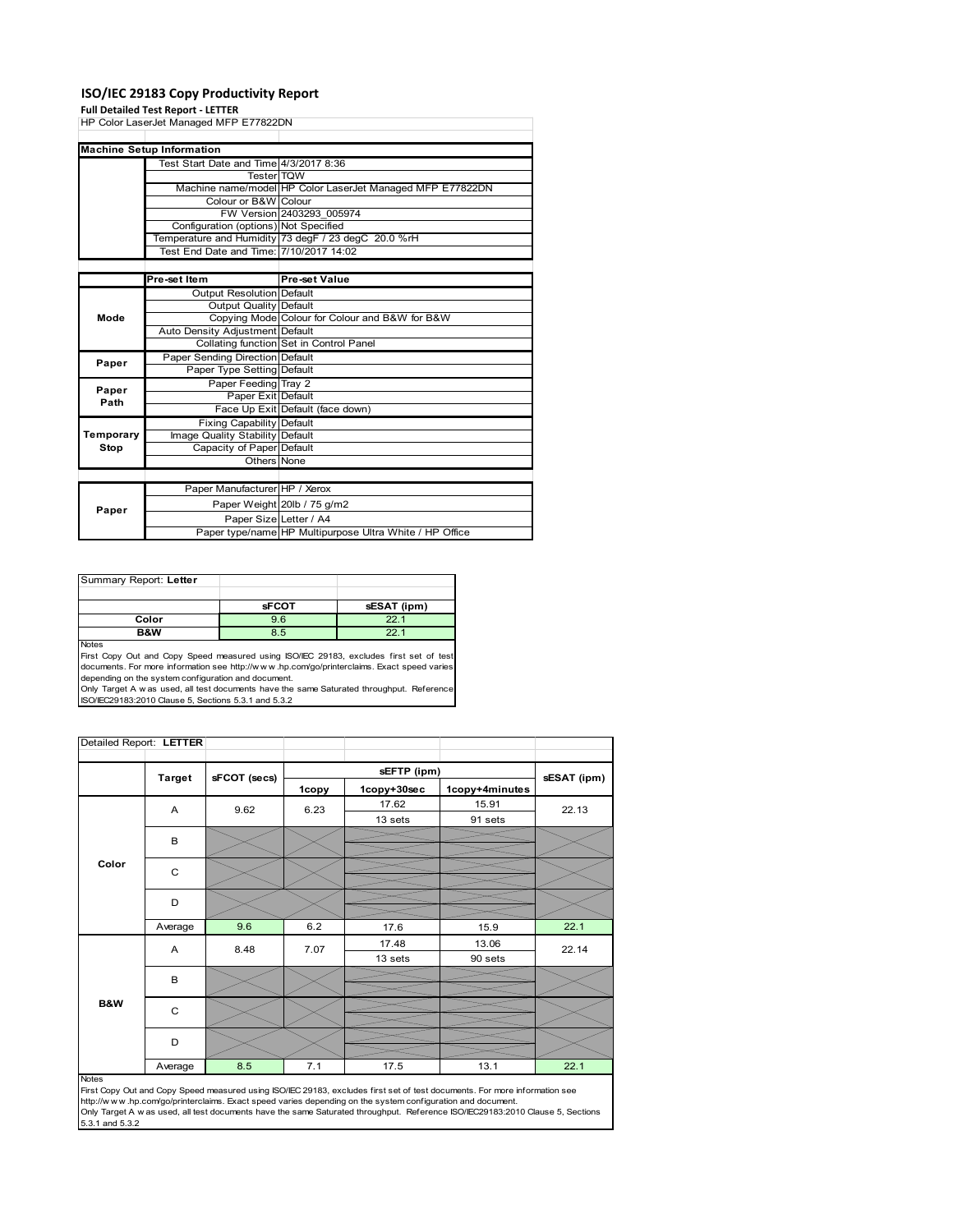#### **ISO/IEC 29183 Copy Productivity Report**

#### **Full Detailed Test Report ‐ A4**

| HP Color LaserJet Managed MFP E77822DN |                                         |                                                           |  |  |
|----------------------------------------|-----------------------------------------|-----------------------------------------------------------|--|--|
|                                        |                                         |                                                           |  |  |
|                                        | <b>Machine Setup Information</b>        |                                                           |  |  |
|                                        | Test Start Date and Time 4/3/2017 8:36  |                                                           |  |  |
|                                        | <b>Tester</b> TOW                       |                                                           |  |  |
|                                        |                                         | Machine name/model HP Color LaserJet Managed MFP E77822DN |  |  |
|                                        | Colour or B&W Colour                    |                                                           |  |  |
|                                        |                                         | FW Version 2403293 005974                                 |  |  |
|                                        | Configuration (options) Not Specified   |                                                           |  |  |
|                                        |                                         | Temperature and Humidity 73 degF / 23 degC 20.0 %rH       |  |  |
|                                        | Test End Date and Time: 7/10/2017 14:02 |                                                           |  |  |
|                                        |                                         |                                                           |  |  |
|                                        | Pre-set Item                            | <b>Pre-set Value</b>                                      |  |  |
|                                        | Output Resolution Default               |                                                           |  |  |
|                                        | Output Quality Default                  |                                                           |  |  |
| Mode                                   |                                         | Copying Mode Colour for Colour and B&W for B&W            |  |  |
|                                        | Auto Density Adjustment Default         |                                                           |  |  |
|                                        |                                         | Collating function Set in Control Panel                   |  |  |
| Paper                                  | Paper Sending Direction Default         |                                                           |  |  |
|                                        | Paper Type Setting Default              |                                                           |  |  |
| Paper                                  | Paper Feeding Tray 2                    |                                                           |  |  |
| Path                                   | Paper Exit Default                      |                                                           |  |  |
|                                        |                                         | Face Up Exit Default (face down)                          |  |  |
|                                        | <b>Fixing Capability Default</b>        |                                                           |  |  |
| Temporary                              | Image Quality Stability Default         |                                                           |  |  |
| Stop                                   | Capacity of Paper Default               |                                                           |  |  |
|                                        | Others None                             |                                                           |  |  |
|                                        |                                         |                                                           |  |  |
|                                        | Paper Manufacturer HP / Xerox           |                                                           |  |  |
|                                        |                                         | Paper Weight 20lb / 75 g/m2                               |  |  |
| Paper                                  | Paper Size Letter / A4                  |                                                           |  |  |
|                                        |                                         | Paper type/name HP Multipurpose Ultra White / HP Office   |  |  |

| Summary Report: A4 |              |             |
|--------------------|--------------|-------------|
|                    |              |             |
|                    | <b>sFCOT</b> | sESAT (ipm) |
| Colour             | 9.7          | 222         |
| B&W                | 9.1          | າາ ·        |
| .                  |              |             |

Notes<br>First Copy Out and Copy Speed measured using ISO/IEC 29183, excludes first set of test<br>documents. For more information see http://www.hp.com/go/printerclaims. Exact speed varies<br>depending on the system configuration

| Detailed Report: A4 |               |              |       |             |                |             |
|---------------------|---------------|--------------|-------|-------------|----------------|-------------|
|                     |               |              |       | sEFTP (ipm) |                |             |
|                     | <b>Target</b> | sFCOT (secs) | 1copy | 1copy+30sec | 1copy+4minutes | sESAT (ipm) |
|                     | A             | 9.65         | 6.22  | 17.49       | 15.83          | 22.15       |
|                     |               |              |       | 13 sets     | 90 sets        |             |
|                     | B             |              |       |             |                |             |
|                     |               |              |       |             |                |             |
| Colour              | C             |              |       |             |                |             |
|                     |               |              |       |             |                |             |
|                     | D             |              |       |             |                |             |
|                     |               |              |       |             |                |             |
|                     | Average       | 9.7          | 6.2   | 17.5        | 15.8           | 22.2        |
|                     | A             | 9.07         | 6.61  | 17.67       | 21.29          | 22.14       |
|                     |               |              |       | 13 sets     | 92 sets        |             |
|                     | B             |              |       |             |                |             |
| B&W                 |               |              |       |             |                |             |
|                     | C             |              |       |             |                |             |
|                     |               |              |       |             |                |             |
|                     | D             |              |       |             |                |             |
|                     | Average       | 9.1          | 6.6   | 17.7        | 21.3           | 22.1        |

Average 8.1 6.6 17.7 21.3 22.1<br>
First Copy Out and Copy Speed measured using ISO/IEC 29183, excludes first set of test documents. For more information see<br>
First://www.hp.com/go/printerclaims. Exact speed varies depending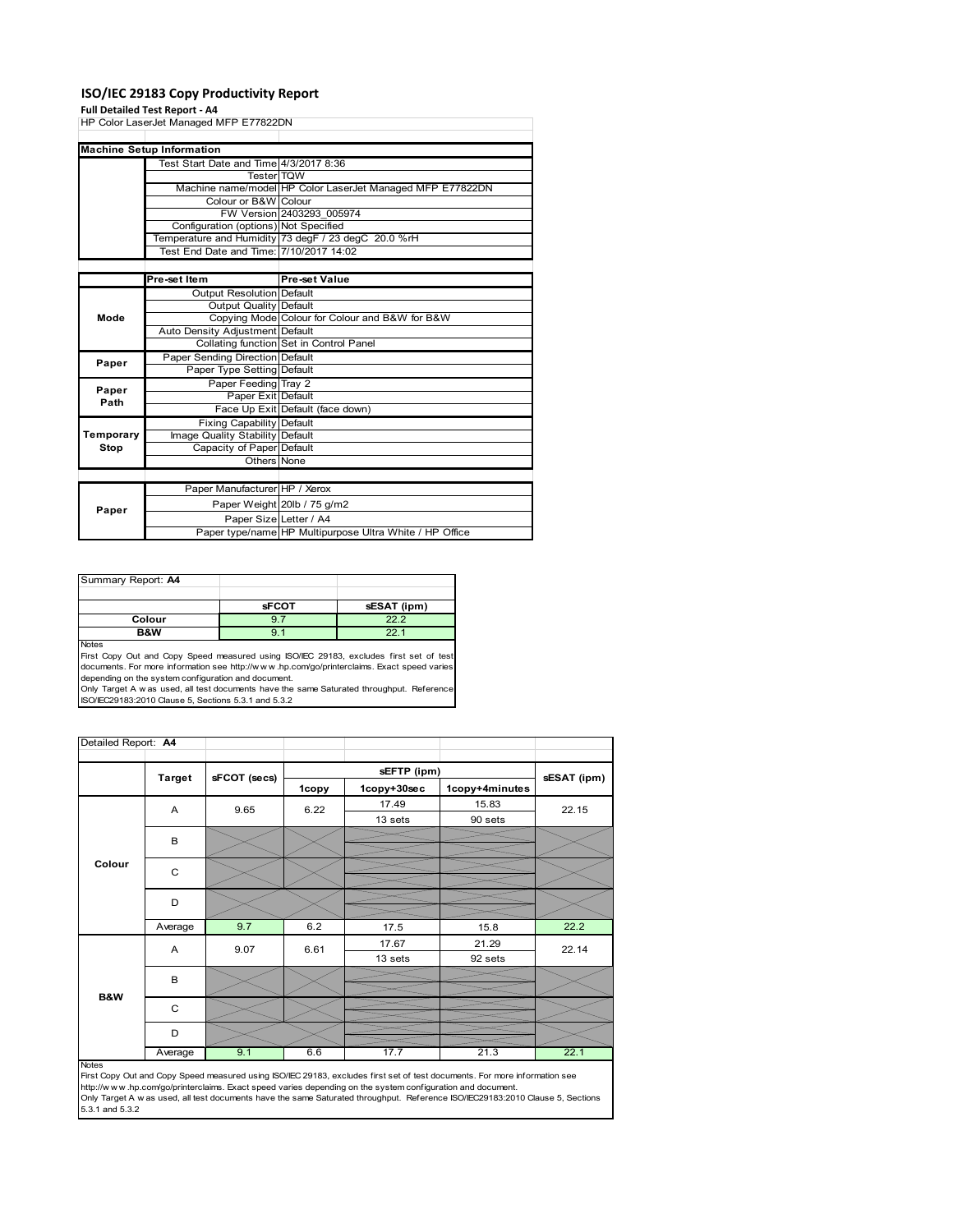### **ISO/IEC 24735 Copy Productivity Report**

Paper Weight 20lb / 75 g/m2 Paper Size Letter / A4

**Full Detailed Test Report ‐ LETTER**

| <b>Machine Setup Information</b>         |                                                                 |  |  |  |
|------------------------------------------|-----------------------------------------------------------------|--|--|--|
| Test Start Date and Time 3/27/2017 15:28 |                                                                 |  |  |  |
| <b>Tester</b> TOW                        |                                                                 |  |  |  |
|                                          | Machine name/model HP Color LaserJet Managed MFP E77822DN       |  |  |  |
| Colour or B&W Colour                     |                                                                 |  |  |  |
|                                          | FW Version 2403293 005974                                       |  |  |  |
| Configuration (options) Not Specified    |                                                                 |  |  |  |
|                                          | Temperature and Humidity 73 degF / 23 degC 20.0 %rH             |  |  |  |
| Test End Date and Time: 7/10/2017 13:53  |                                                                 |  |  |  |
|                                          |                                                                 |  |  |  |
| <b>Pre-set Item</b>                      | <b>Pre-set Value</b>                                            |  |  |  |
| Output Resolution Default                |                                                                 |  |  |  |
| Output Quality Default                   |                                                                 |  |  |  |
| <b>Copying Mode Default</b>              |                                                                 |  |  |  |
| Auto Density Adjustment Default          |                                                                 |  |  |  |
|                                          | Collating function Activated (if not activated in default mode) |  |  |  |
| Paper Sending Direction Default          |                                                                 |  |  |  |
| Paper Type Setting Default               |                                                                 |  |  |  |
|                                          | Paper Feeding Standard cassette                                 |  |  |  |
|                                          | Paper Exit Standard exit tray                                   |  |  |  |
| Face Up Exit Default                     |                                                                 |  |  |  |
| Fixing Capability Default                |                                                                 |  |  |  |
| Image Quality Stability Default          |                                                                 |  |  |  |
| Capacity of Paper Default                |                                                                 |  |  |  |
|                                          | Others Default                                                  |  |  |  |
|                                          |                                                                 |  |  |  |
| Paper Manufacturer HP / Xerox            |                                                                 |  |  |  |

| <b>ISO/IEC 24735 Copy Productivity Report</b>                       |             |             |            |                 |                 |                  |  |  |
|---------------------------------------------------------------------|-------------|-------------|------------|-----------------|-----------------|------------------|--|--|
| Detailed Report: LETTER                                             |             |             |            |                 |                 |                  |  |  |
|                                                                     | Copying     | FSOT (secs) |            | EFTP (ipm)      |                 | ESAT (ipm)       |  |  |
|                                                                     | <b>Mode</b> | 1 set only  | 1 set only | $1$ set + 30sec | 1 set $+$ 4 min | $1 set + 30 sec$ |  |  |
|                                                                     | 1:1         | 19.98       | 12.01      | 17.90           | 15.54           | 22.14            |  |  |
|                                                                     |             |             | (1 set)    | 4 sets          | 24 sets         |                  |  |  |
| <b>Color Mode</b>                                                   | 1:2         | 34.19       | 7.00       | 12.80           |                 | 17.76            |  |  |
|                                                                     |             |             | (1 set)    | 4 sets          |                 |                  |  |  |
|                                                                     | 2:2         | 32.26       | 7.42       | 13.16           |                 | 17.78            |  |  |
|                                                                     |             |             | (1 set)    | 4 sets          |                 |                  |  |  |
|                                                                     | 1:1         | 19.77       | 12.14      | 18.60           | 12.78           | 22.14            |  |  |
|                                                                     |             |             |            | 4 sets          | 24 sets         |                  |  |  |
| <b>B&amp;W</b> mode                                                 | 1:2         | 32.22       | 7.44       | 13.10           |                 | 17.76            |  |  |
|                                                                     |             |             |            | 4 sets          |                 |                  |  |  |
|                                                                     | 2:2         | 30.09       | 7.96       | 13.50           |                 | 17.78            |  |  |
|                                                                     |             |             |            | 4 sets          |                 |                  |  |  |
| <b>Notes</b><br>Reports located: http://www.hp.com/go/printerclaims |             |             |            |                 |                 |                  |  |  |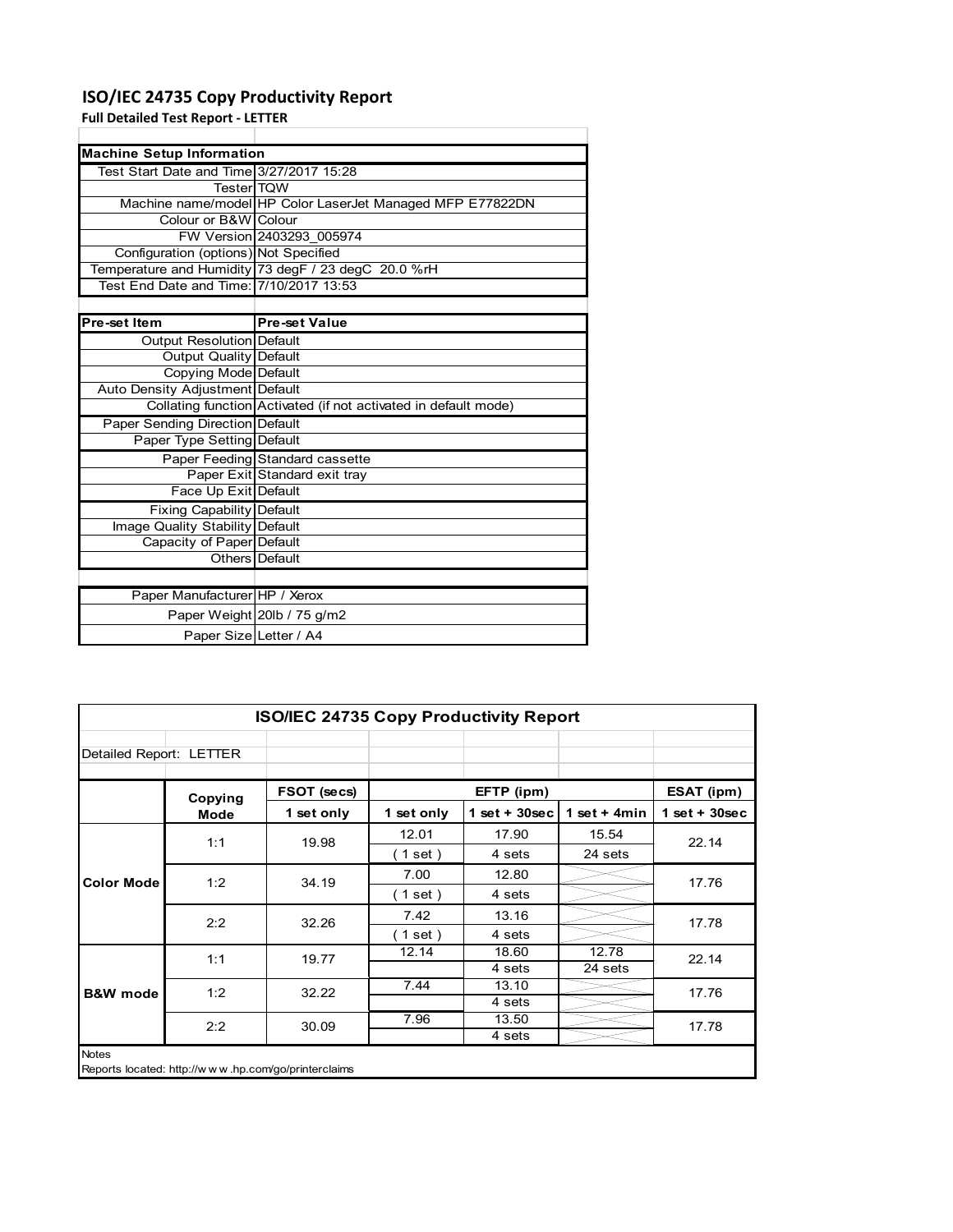## **ISO/IEC 24735 Copy Productivity Report**

**Full Detailed Test Report ‐ A4**

| <b>Machine Setup Information</b>         |                                                                 |
|------------------------------------------|-----------------------------------------------------------------|
| Test Start Date and Time 3/27/2017 15:28 |                                                                 |
| <b>TesterITOW</b>                        |                                                                 |
|                                          | Machine name/model HP Color LaserJet Managed MFP E77822DN       |
| Colour or B&W Colour                     |                                                                 |
|                                          | FW Version 2403293 005974                                       |
| Configuration (options) Not Specified    |                                                                 |
|                                          | Temperature and Humidity 73 degF / 23 degC 20.0 %rH             |
| Test End Date and Time: 7/10/2017 13:53  |                                                                 |
|                                          |                                                                 |
| Pre-set Item                             | <b>Pre-set Value</b>                                            |
| Output Resolution Default                |                                                                 |
| <b>Output Quality Default</b>            |                                                                 |
| Copying Mode Default                     |                                                                 |
| Auto Density Adjustment Default          |                                                                 |
|                                          | Collating function Activated (if not activated in default mode) |
| Paper Sending Direction Default          |                                                                 |
| Paper Type Setting Default               |                                                                 |
|                                          | Paper Feeding Standard cassette                                 |
|                                          | Paper Exit Standard exit tray                                   |
| Face Up Exit Default                     |                                                                 |
| <b>Fixing Capability Default</b>         |                                                                 |
| Image Quality Stability Default          |                                                                 |
| Capacity of Paper Default                |                                                                 |
|                                          | Others Default                                                  |
|                                          |                                                                 |
| Paper Manufacturer HP / Xerox            |                                                                 |
|                                          | Paper Weight 20lb / 75 g/m2                                     |
| Paper Size Letter / A4                   |                                                                 |

| <b>ISO/IEC 24735 Copy Productivity Report</b>                       |         |             |            |                 |                 |                 |  |  |
|---------------------------------------------------------------------|---------|-------------|------------|-----------------|-----------------|-----------------|--|--|
| Detailed Report: A4                                                 |         |             |            |                 |                 |                 |  |  |
|                                                                     | Copying | FSOT (secs) |            | EFTP (ipm)      |                 | ESAT (ipm)      |  |  |
|                                                                     | Mode    | 1 set only  | 1 set only | $1$ set + 30sec | 1 set + 4 $min$ | $1$ set + 30sec |  |  |
|                                                                     | 1:1     | 22.62       | 10.61      | 17.83           | 21.31           | 22.13           |  |  |
|                                                                     |         |             | (1 set)    | 4 sets          | 26 sets         |                 |  |  |
| Colour                                                              | 1:2     | 35.52       | 6.74       | 12.86           |                 | 17.86           |  |  |
| Mode                                                                |         |             | (1 set )   | 4 sets          |                 |                 |  |  |
|                                                                     | 2:2     | 32.76       | 7.32       | 13.16           |                 | 17.84           |  |  |
|                                                                     |         |             | (1 set)    | 4 sets          |                 |                 |  |  |
|                                                                     | 1:1     | 19.30       | 12.44      | 18.60           | 17.51           | 22.13           |  |  |
|                                                                     |         |             |            | 4 sets          | 26 sets         |                 |  |  |
| <b>B&amp;W</b> mode                                                 | 1:2     | 32.80       | 7.30       | 13.24           |                 | 17.84           |  |  |
|                                                                     |         |             |            | 4 sets          |                 |                 |  |  |
|                                                                     | 2:2     | 30.46       | 7.86       | 13.16           |                 | 17.84           |  |  |
|                                                                     |         |             |            | 4 sets          |                 |                 |  |  |
| <b>Notes</b><br>Reports located: http://www.hp.com/go/printerclaims |         |             |            |                 |                 |                 |  |  |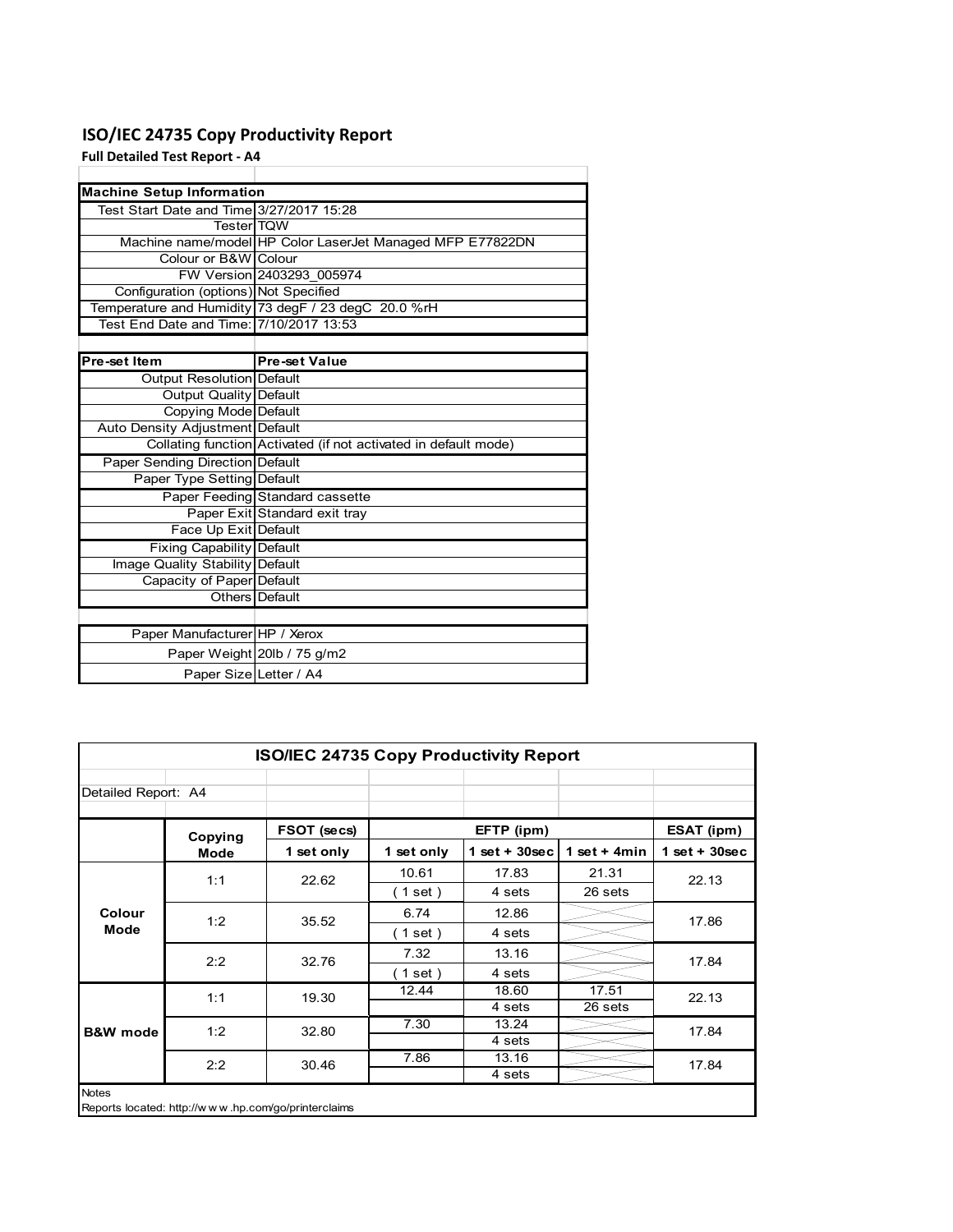## **ISO/IEC 17991 Scanning Productivity Report Full Detailed Test Report ‐ LETTER**

|            | <b>Machine Setup Information</b> |                                          |  |  |  |  |
|------------|----------------------------------|------------------------------------------|--|--|--|--|
|            | Test Start Date and Time         | 4/3/2017 14:19                           |  |  |  |  |
|            | Tester                           | TQW                                      |  |  |  |  |
|            | Machine name/model               | HP Color LaserJet Managed MFP E77822DN   |  |  |  |  |
|            | Colour or B&W                    | Colour                                   |  |  |  |  |
|            | Configuration (options)          | Default                                  |  |  |  |  |
|            | Temperature and Humidity         | 73 degF / 23 degC 20.0 %rH               |  |  |  |  |
|            | Voltage                          | 110V                                     |  |  |  |  |
|            | Test End Date and Time           | 7/7/2017 14:57                           |  |  |  |  |
|            |                                  |                                          |  |  |  |  |
|            | Preset Item                      | <b>Preset Value</b>                      |  |  |  |  |
|            | Scanning resolution              | default (200 dpi)                        |  |  |  |  |
|            | Colour or grey scale/B&W         | default (colour)                         |  |  |  |  |
| Mode       | Duplex / simplex                 | default (simplex)                        |  |  |  |  |
| and        | Original page size               | default (A4)                             |  |  |  |  |
| Setting    | Paper feed orientation           | default (long edge)                      |  |  |  |  |
|            | Scan destination                 | default (shared network)                 |  |  |  |  |
|            | <b>Storing File Type</b>         | default (PDF-multi)                      |  |  |  |  |
|            | Auto scan quality adjustment     | default (factory preset default setting) |  |  |  |  |
| <b>ADF</b> | Paper feed direction             | default (long edge)                      |  |  |  |  |
|            | Output orientation               | default                                  |  |  |  |  |
| Paper-path | Scanning unit                    | default (duplex ADF)                     |  |  |  |  |

| ISO/IEC 17991 - Scan Summary Report: ADF Productivity Measurement |                |                      |              |                           |  |  |  |
|-------------------------------------------------------------------|----------------|----------------------|--------------|---------------------------|--|--|--|
| <b>Summary Report: Letter</b>                                     |                |                      |              |                           |  |  |  |
|                                                                   |                | <b>Scanning Mode</b> |              | <b>Measurement result</b> |  |  |  |
|                                                                   | File format    | Resolution           | Scanning     | scESAT 30secA             |  |  |  |
|                                                                   | version        |                      | side         | (ipm)                     |  |  |  |
| Colour                                                            | <b>PDF 1.4</b> | 200                  | single sided | 84.40                     |  |  |  |
|                                                                   |                |                      | double sided | 167.92                    |  |  |  |
| <b>B&amp;W</b>                                                    | <b>PDF 1.4</b> | 200                  | single sided | 85.04                     |  |  |  |
|                                                                   |                |                      | double sided | 168.95                    |  |  |  |
| <b>Notes</b>                                                      |                |                      |              |                           |  |  |  |

Notes 1) For more information see http://w w w .hp.com/go/printerclaims. 2) For the B/W results, the device scan setting is set to "Scan in B/W".

**ISO/IEC 17991 - Scan Summary Report: Network Folder Productivity Measurement**

| <b>Summary Report: Letter</b> |                      |            |              |                           |                  |               |  |
|-------------------------------|----------------------|------------|--------------|---------------------------|------------------|---------------|--|
|                               | <b>Scanning Mode</b> |            |              | <b>Measurement result</b> |                  |               |  |
|                               | File format          | Resolution | Scanning     | scEFTP 30secF             | File size 30secF | Number of     |  |
|                               | version              |            | side         | (ipm)                     | (Mbyte)          | Sets (30secF) |  |
| Colour                        | <b>PDF 1.4</b>       | 200        | single sided | 49.26                     | 8.19             | 14.00         |  |
|                               |                      |            | double sided | 55.93                     | 13.59            | 24.00         |  |
| <b>B&amp;W</b>                | <b>PDF 1.4</b>       | 200        | single sided | 66.97                     | 2.16             | 12.00         |  |
|                               |                      |            | double sided | 118.77                    | 4.29             | 24.00         |  |
| Notes                         |                      |            |              |                           |                  |               |  |

┓

Notes 1) For more information see http://w w w .hp.com/go/printerclaims. 2) For the B/W results, the device scan setting is set to "Scan in B/W".

| ISO/IEC 17991 - Scan Full Report: ADF Productivity Measurement |                        |            |                  |                           |                        |                        |  |  |
|----------------------------------------------------------------|------------------------|------------|------------------|---------------------------|------------------------|------------------------|--|--|
| <b>Summary Report: Letter</b>                                  |                        |            |                  |                           |                        |                        |  |  |
|                                                                | <b>Scanning Mode</b>   |            |                  | <b>Measurement result</b> |                        |                        |  |  |
|                                                                | File format<br>version | Resolution | Scanning<br>side | scEFTP 1setA<br>(ipm)     | scEFTP 30secA<br>(ipm) | scESAT 30secA<br>(ipm) |  |  |
|                                                                | <b>PDF 1.4</b>         | 200        | single sided     | 37.80                     | 75.97                  | 84.4                   |  |  |
| Colour                                                         |                        |            | double sided     | 47.99                     | 151.25                 | 167.92                 |  |  |
| <b>B&amp;W</b>                                                 |                        |            | single sided     | 37.53                     | 77.26                  | 85.04                  |  |  |
|                                                                | <b>PDF 1.4</b>         | 200        | double sided     | 42.62                     | 148.2                  | 168.95                 |  |  |
| <b>Notes</b>                                                   |                        |            |                  |                           |                        |                        |  |  |

Notes 1) For more information see http://w w w .hp.com/go/printerclaims. 2) For the B/W results, the device scan setting is set to "Scan in B/W".

| ISO/IEC 17991 - Scan Full Report: Network Folder Productivity Measurement |                        |            |                  |                       |                           |                             |                               |  |
|---------------------------------------------------------------------------|------------------------|------------|------------------|-----------------------|---------------------------|-----------------------------|-------------------------------|--|
| <b>Summary Report: Letter</b>                                             |                        |            |                  |                       |                           |                             |                               |  |
|                                                                           | <b>Scanning Mode</b>   |            |                  |                       | <b>Measurement result</b> |                             |                               |  |
|                                                                           | File format<br>version | Resolution | Scanning<br>side | scEETP 1setE<br>(ipm) | scEFTP 30secF<br>(ipm)    | File size 30secF<br>(Mbyte) | Number of<br>Sets<br>(30secF) |  |
| Colour                                                                    | <b>PDF 1.4</b>         | 200        | single sided     | 20.90                 | 49.26                     | 8.19                        | 14                            |  |
|                                                                           |                        |            | double sided     | 22.00                 | 55.93                     | 13.59                       | 24                            |  |
| <b>B&amp;W</b>                                                            | <b>PDF 1.4</b>         | 200        | single sided     | 26.66                 | 66.97                     | 2.16                        | 12                            |  |
|                                                                           |                        |            | double sided     | 27.00                 | 118.77                    | 4.29                        | 24                            |  |
| <b>Notes</b>                                                              |                        |            |                  |                       |                           |                             |                               |  |

|            | <b>Test System Parameters</b> |                                                       |  |  |
|------------|-------------------------------|-------------------------------------------------------|--|--|
|            | Item                          | Value                                                 |  |  |
|            | Computer name                 | HP Compaq Elite 8300 Small Form Factor                |  |  |
|            | Processor                     | Intel Core i7 -3770, 3.4 GHz                          |  |  |
|            | System Chip Set               | Intel C216 Chipset Family SMBus Host Controller       |  |  |
|            | <b>System Board</b>           | System devices, default system BIOS                   |  |  |
|            | <b>System Memory</b>          | 4 GB                                                  |  |  |
| System     | Hard Drive Subsystem          | Standard disk drive (Seagate)                         |  |  |
|            | Video Subsystem               | AMD Radeon HD 6350                                    |  |  |
|            | Optical Drive                 | HP DVD A DH16aCSHR ATA                                |  |  |
|            | I/O Subsystem                 | <b>Builtin</b>                                        |  |  |
|            | <b>USB Subsystem</b>          | USB 2.0/3.0                                           |  |  |
|            | Operating System              | Windows 7 Business/Ultimate, 64 bit, Build 7601, SP 1 |  |  |
|            | I ocation of network folder   | PC                                                    |  |  |
|            | Internet Protocol             | IP <sub>v4</sub>                                      |  |  |
| Scanning   | <b>Transfer Protocol</b>      | <b>SMB</b>                                            |  |  |
| Device     | Hub                           | Trendnet Router and Gbit Switch                       |  |  |
| Connection | Network Speed                 | TCP 10/1000 Mbit Ethernet                             |  |  |
|            | <b>Connetion Cable</b>        | Cat6 Straight cable                                   |  |  |
|            | Wireless router               | No use                                                |  |  |
|            | Others                        | No use                                                |  |  |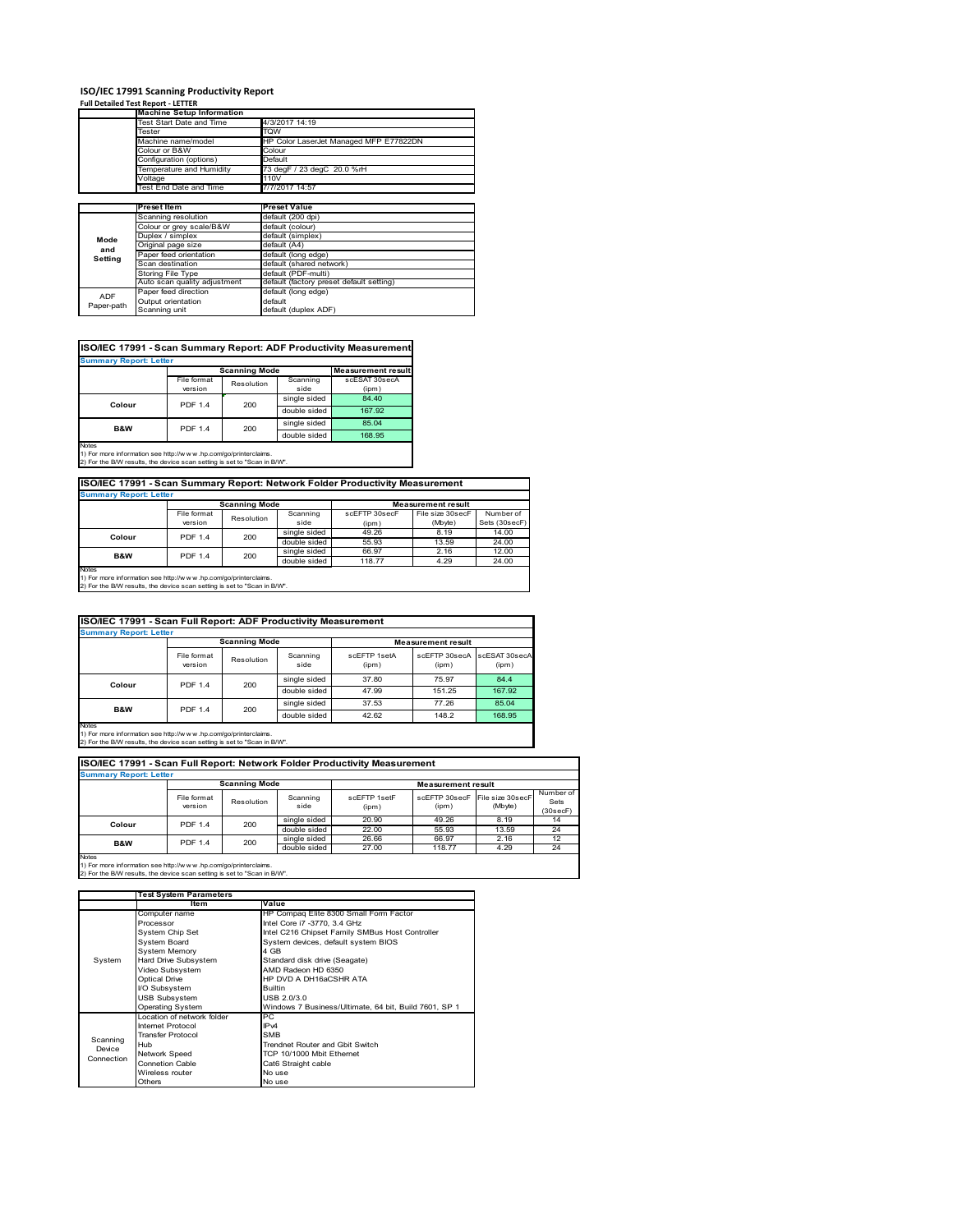#### **ISO/IEC 17991 Scanning Productivity Report**

| Full Detailed Test Report - A4 |                                  |                                          |  |  |  |
|--------------------------------|----------------------------------|------------------------------------------|--|--|--|
|                                | <b>Machine Setup Information</b> |                                          |  |  |  |
|                                | Test Start Date and Time         | 4/3/2017 14:19                           |  |  |  |
|                                | Tester                           | <b>TQW</b>                               |  |  |  |
|                                | Machine name/model               | HP Color LaserJet Managed MFP E77822DN   |  |  |  |
|                                | Colour or B&W                    | Colour                                   |  |  |  |
|                                | Configuration (options)          | Default                                  |  |  |  |
|                                | Temperature and Humidity         | 73 degF / 23 degC 20.0 %rH               |  |  |  |
|                                | Voltage                          | 110V                                     |  |  |  |
|                                | Test End Date and Time           | 7/7/2017 14:57                           |  |  |  |
|                                |                                  |                                          |  |  |  |
|                                | <b>Preset Item</b>               | <b>Preset Value</b>                      |  |  |  |
|                                | Scanning resolution              | default (200 dpi)                        |  |  |  |
|                                | Colour or grey scale/B&W         | default (colour)                         |  |  |  |
| Mode                           | Duplex / simplex                 | default (simplex)                        |  |  |  |
| and                            | Original page size               | default (A4)                             |  |  |  |
| Setting                        | Paper feed orientation           | default (long edge)                      |  |  |  |
|                                | Scan destination                 | default (shared network)                 |  |  |  |
|                                | Storing File Type                | default (PDF-multi)                      |  |  |  |
|                                | Auto scan quality adjustment     | default (factory preset default setting) |  |  |  |
| <b>ADF</b>                     | Paper feed direction             | default (long edge)                      |  |  |  |
| Paper-path                     | Output orientation               | default                                  |  |  |  |
|                                | Scanning unit                    | default (duplex ADF)                     |  |  |  |

### **ISO/IEC 17991 - Scan Summary Report: ADF Productivity Measurement**

| <b>Summary Report: A4</b> |                |                      |              |                           |  |  |  |
|---------------------------|----------------|----------------------|--------------|---------------------------|--|--|--|
|                           |                | <b>Scanning Mode</b> |              | <b>Measurement result</b> |  |  |  |
|                           | File format    | Resolution           | Scanning     | scESAT 30secA             |  |  |  |
|                           | version        |                      | side         | (ipm)                     |  |  |  |
| Colour                    | <b>PDF 1.4</b> | 200                  | single sided | 87.44                     |  |  |  |
|                           |                |                      | double sided | 170.97                    |  |  |  |
| <b>B&amp;W</b>            | <b>PDF 1.4</b> | 200                  | single sided | 86.01                     |  |  |  |
|                           |                |                      | double sided | 170.41                    |  |  |  |
| <b>Notes</b>              |                |                      |              |                           |  |  |  |

1) For more information see http://w w w .hp.com/go/printerclaims. 2) For the B/W results, the device scan setting is set to "Scan in B/W".

### **ISO/IEC 17991 - Scan Summary Report: Network Folder Productivity Measurement Summary Report: A4**

| <b>BUILDIARY INCLUIL AT</b> |                      |            |              |                           |                  |               |  |
|-----------------------------|----------------------|------------|--------------|---------------------------|------------------|---------------|--|
|                             | <b>Scanning Mode</b> |            |              | <b>Measurement result</b> |                  |               |  |
|                             | File format          | Resolution | Scanning     | scEFTP 30secF             | File size 30secF | Number of     |  |
|                             | version              |            | side         | (ipm)                     | (Mbyte)          | Sets (30secF) |  |
| Colour                      | <b>PDF 1.4</b>       | 200        | single sided | 55.59                     | 6.64             | 15.00         |  |
|                             |                      |            | double sided | 60.94                     | 10.69            | 24.00         |  |
| <b>B&amp;W</b>              | <b>PDF 1.4</b>       | 200        | single sided | 67.88                     | 2.42             | 14.00         |  |
|                             |                      |            | double sided | 120.04                    | 4.05             | 24.00         |  |
| Notes                       |                      |            |              |                           |                  |               |  |

Notes 1) For more information see http://w w w .hp.com/go/printerclaims. 2) For the B/W results, the device scan setting is set to "Scan in B/W".

| ISO/IEC 17991 - Scan Full Report: ADF Productivity Measurement |                        |                      |                  |                       |                           |                        |  |  |
|----------------------------------------------------------------|------------------------|----------------------|------------------|-----------------------|---------------------------|------------------------|--|--|
| <b>Summary Report: A4</b>                                      |                        |                      |                  |                       |                           |                        |  |  |
|                                                                |                        | <b>Scanning Mode</b> |                  |                       | <b>Measurement result</b> |                        |  |  |
|                                                                | File format<br>version | Resolution           | Scanning<br>side | scFFTP 1setA<br>(ipm) | scEETP 30secA<br>(ipm)    | scESAT 30secA<br>(ipm) |  |  |
| Colour                                                         | <b>PDF 1.4</b>         | 200                  | single sided     | 37.88                 | 79.44                     | 87.44                  |  |  |
|                                                                |                        |                      | double sided     | 41.74                 | 153.78                    | 170.97                 |  |  |
| <b>B&amp;W</b>                                                 | <b>PDF 1.4</b>         | 200                  | single sided     | 39.09                 | 79.49                     | 86.01                  |  |  |
|                                                                |                        |                      | double sided     | 44.61                 | 152.58                    | 170.41                 |  |  |
| <b>Notes</b>                                                   |                        |                      |                  |                       |                           |                        |  |  |

Notes 1) For more information see http://w w w .hp.com/go/printerclaims. 2) For the B/W results, the device scan setting is set to "Scan in B/W".

| ISO/IEC 17991 - Scan Full Report: Network Folder Productivity Measurement |                        |            |                  |                       |                           |                                           |                               |  |
|---------------------------------------------------------------------------|------------------------|------------|------------------|-----------------------|---------------------------|-------------------------------------------|-------------------------------|--|
| <b>Summary Report: A4</b>                                                 |                        |            |                  |                       |                           |                                           |                               |  |
| <b>Scanning Mode</b>                                                      |                        |            |                  |                       | <b>Measurement result</b> |                                           |                               |  |
|                                                                           | File format<br>version | Resolution | Scanning<br>side | scFFTP 1setF<br>(ipm) | (ipm)                     | scEFTP 30secF File size 30secF<br>(Mbyte) | Number of<br>Sets<br>(30secF) |  |
| Colour                                                                    | <b>PDF 1.4</b>         | 200        | single sided     | 20.90                 | 55.59                     | 6.64                                      | 15                            |  |
|                                                                           |                        |            | double sided     | 20.90                 | 60.94                     | 10.69                                     | 24                            |  |
| <b>B&amp;W</b>                                                            | <b>PDF 1.4</b>         | 200        | single sided     | 26.66                 | 67.88                     | 2.42                                      | 14                            |  |
|                                                                           |                        |            | double sided     | 30.00                 | 120.04                    | 4.05                                      | 24                            |  |
| <b>Notes</b>                                                              |                        |            |                  |                       |                           |                                           |                               |  |

|            | <b>Test System Parameters</b> |                                                       |  |  |
|------------|-------------------------------|-------------------------------------------------------|--|--|
|            | <b>Item</b>                   | Value                                                 |  |  |
|            | Computer name                 | HP Compaq Elite 8300 Small Form Factor                |  |  |
|            | Processor                     | Intel Core i7 -3770, 3.4 GHz                          |  |  |
|            | System Chip Set               | Intel C216 Chipset Family SMBus Host Controller       |  |  |
|            | <b>System Board</b>           | System devices, default system BIOS                   |  |  |
|            | <b>System Memory</b>          | 4 GB                                                  |  |  |
| System     | Hard Drive Subsystem          | Standard disk drive (Seagate)                         |  |  |
|            | Video Subsystem               | AMD Radeon HD 6350                                    |  |  |
|            | <b>Optical Drive</b>          | HP DVD A DH16aCSHR ATA                                |  |  |
|            | I/O Subsystem                 | <b>Builtin</b>                                        |  |  |
|            | <b>USB Subsystem</b>          | USB 2.0/3.0                                           |  |  |
|            | <b>Operating System</b>       | Windows 7 Business/Ultimate, 64 bit, Build 7601, SP 1 |  |  |
|            | I ocation of network folder   | РC                                                    |  |  |
|            | <b>Internet Protocol</b>      | IP <sub>v4</sub>                                      |  |  |
| Scanning   | <b>Transfer Protocol</b>      | <b>SMB</b>                                            |  |  |
| Device     | Hub                           | Trendnet Router and Gbit Switch                       |  |  |
| Connection | Network Speed                 | TCP 10/1000 Mbit Ethernet                             |  |  |
|            | Connetion Cable               | Cat6 Straight cable                                   |  |  |
|            | Wireless router               | No use                                                |  |  |
|            | Others                        | No use                                                |  |  |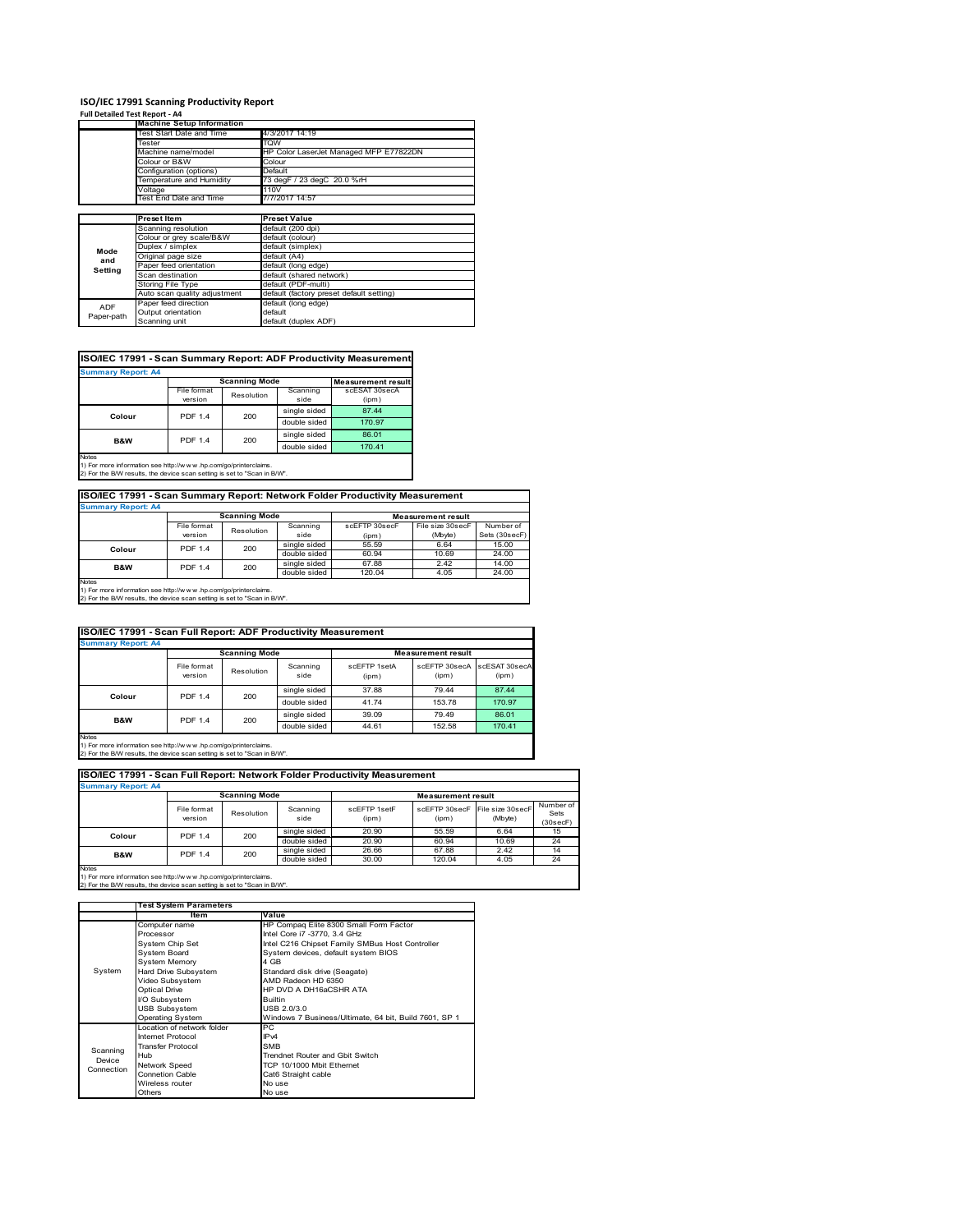#### **ISO/IEC 17991 Scanning Productivity Report**

|         | <b>Full Detailed Test Report - Tabloid</b> |                                          |  |  |  |
|---------|--------------------------------------------|------------------------------------------|--|--|--|
|         | <b>Machine Setup Information</b>           |                                          |  |  |  |
|         | Test Start Date and Time                   | 4/3/2017 14:19                           |  |  |  |
|         | Tester                                     | TQW                                      |  |  |  |
|         | Machine name/model                         | HP Color LaserJet Managed MFP E77822DN   |  |  |  |
|         | Colour or B&W                              | Colour                                   |  |  |  |
|         | Configuration (options)                    | Default                                  |  |  |  |
|         | Temperature and Humidity                   | 73 degF / 23 degC 20.0 %rH               |  |  |  |
|         | Voltage                                    | 110V                                     |  |  |  |
|         | Test End Date and Time                     | 7/7/2017 14:57                           |  |  |  |
|         |                                            |                                          |  |  |  |
|         | Preset Item                                | <b>Preset Value</b>                      |  |  |  |
|         | Scanning resolution                        | default (200 dpi)                        |  |  |  |
|         | Colour or grey scale/B&W                   | default (colour)                         |  |  |  |
| Mode    | Duplex / simplex                           | default (simplex)                        |  |  |  |
| and     | Original page size                         | default (A4)                             |  |  |  |
|         | Paper feed orientation                     | default (long edge)                      |  |  |  |
| Setting | Scan destination                           | default (shared network)                 |  |  |  |
|         | Storing File Type                          | default (PDF-multi)                      |  |  |  |
|         | Auto scan quality adjustment               | default (factory preset default setting) |  |  |  |

### **ISO/IEC 17991 - Scan Summary Report: ADF Productivity Measurement**

Paper feed direction default (long edge)<br>Output orientation default Scanning unit default (duplex ADF)

| <b>Summary Report: Tabloid</b> |                        |                      |                  |                           |  |  |
|--------------------------------|------------------------|----------------------|------------------|---------------------------|--|--|
|                                |                        | <b>Scanning Mode</b> |                  | <b>Measurement result</b> |  |  |
|                                | File format<br>version | Resolution           | Scanning<br>side | scESAT 30secA<br>(ipm)    |  |  |
| Colour                         | <b>PDF 1.4</b>         | 200                  | single sided     | 49.23                     |  |  |
|                                |                        |                      | double sided     | 98.34                     |  |  |
| <b>B&amp;W</b>                 | <b>PDF 1.4</b>         | 200                  | single sided     | 49.26                     |  |  |
|                                |                        |                      | double sided     | 97.80                     |  |  |
| <b>Notes</b>                   |                        |                      |                  |                           |  |  |

Notes 1) For more information see http://w w w .hp.com/go/printerclaims. 2) For the B/W results, the device scan setting is set to "Scan in B/W".

ADF Paper-path

### **ISO/IEC 17991 - Scan Summary Report: Network Folder Productivity Measurement**

| <b>Summary Report: Tabloid</b> |                      |            |              |                           |                  |               |  |
|--------------------------------|----------------------|------------|--------------|---------------------------|------------------|---------------|--|
|                                | <b>Scanning Mode</b> |            |              | <b>Measurement result</b> |                  |               |  |
|                                | File format          | Resolution | Scanning     | scEFTP 30secF             | File size 30secF | Number of     |  |
|                                | version              |            | side         | (ipm)                     | (Mbyte)          | Sets (30secF) |  |
| Colour                         | <b>PDF 1.4</b>       | 200        | single sided | 30.38                     | 9.76             | 10.00         |  |
|                                |                      |            | double sided | 32.27                     | 15.28            | 16.00         |  |
| B&W                            | <b>PDF 1.4</b>       | 200        | single sided | 39.34                     | 3.55             | 10.00         |  |
|                                |                      |            | double sided | 70.45                     | 5.16             | 16.00         |  |
| Notes                          |                      |            |              |                           |                  |               |  |

Notes 1) For more information see http://w w w .hp.com/go/printerclaims. 2) For the B/W results, the device scan setting is set to "Scan in B/W".

| ISO/IEC 17991 - Scan Full Report: ADF Productivity Measurement |                        |                      |                  |                       |                                      |       |  |  |
|----------------------------------------------------------------|------------------------|----------------------|------------------|-----------------------|--------------------------------------|-------|--|--|
| <b>Summary Report: Tabloid</b>                                 |                        |                      |                  |                       |                                      |       |  |  |
|                                                                |                        | <b>Scanning Mode</b> |                  |                       | <b>Measurement result</b>            |       |  |  |
|                                                                | File format<br>version | Resolution           | Scanning<br>side | scFFTP 1setA<br>(ipm) | scEFTP 30secA scESAT 30secA<br>(ipm) | (ipm) |  |  |
| Colour                                                         | <b>PDF 1.4</b>         | 200                  | single sided     | 25.98                 | 45.9                                 | 49.23 |  |  |
|                                                                |                        |                      | double sided     | 37.64                 | 88.92                                | 98.34 |  |  |
| B&W                                                            | <b>PDF 1.4</b>         | 200                  | single sided     | 28.43                 | 45.9                                 | 49.26 |  |  |
|                                                                |                        |                      | double sided     | 37.53                 | 89.2                                 | 97.8  |  |  |
| <b>Notes</b>                                                   |                        |                      |                  |                       |                                      |       |  |  |

Notes 1) For more information see http://w w w .hp.com/go/printerclaims. 2) For the B/W results, the device scan setting is set to "Scan in B/W".

| ISO/IEC 17991 - Scan Full Report: Network Folder Productivity Measurement |                        |                      |                  |                       |                           |                             |                               |  |
|---------------------------------------------------------------------------|------------------------|----------------------|------------------|-----------------------|---------------------------|-----------------------------|-------------------------------|--|
| <b>Summary Report: Tabloid</b>                                            |                        |                      |                  |                       |                           |                             |                               |  |
|                                                                           |                        | <b>Scanning Mode</b> |                  |                       | <b>Measurement result</b> |                             |                               |  |
|                                                                           | File format<br>version | Resolution           | Scanning<br>side | scFFTP 1setF<br>(ipm) | scEFTP 30secF<br>(ipm)    | File size 30secF<br>(Mbyte) | Number of<br>Sets<br>(30secF) |  |
| Colour                                                                    | <b>PDF 1.4</b>         | 200                  | single sided     | 14.16                 | 30.38                     | 9.76                        | 10                            |  |
|                                                                           |                        |                      | double sided     | 12.95                 | 32.27                     | 15.28                       | 16                            |  |
| <b>B&amp;W</b>                                                            | <b>PDF 1.4</b>         | 200                  | single sided     | 20.13                 | 39.34                     | 3.55                        | 10                            |  |
|                                                                           |                        |                      | double sided     | 22.90                 | 70.45                     | 5.16                        | 16                            |  |
| <b>Notes</b>                                                              |                        |                      |                  |                       |                           |                             |                               |  |

|            | <b>Test System Parameters</b> |                                                       |  |  |
|------------|-------------------------------|-------------------------------------------------------|--|--|
|            | Item                          | Value                                                 |  |  |
|            | Computer name                 | HP Compaq Elite 8300 Small Form Factor                |  |  |
|            | Processor                     | Intel Core i7 -3770, 3.4 GHz                          |  |  |
|            | System Chip Set               | Intel C216 Chipset Family SMBus Host Controller       |  |  |
|            | <b>System Board</b>           | System devices, default system BIOS                   |  |  |
|            | <b>System Memory</b>          | 4 GB                                                  |  |  |
| System     | Hard Drive Subsystem          | Standard disk drive (Seagate)                         |  |  |
|            | Video Subsystem               | AMD Radeon HD 6350                                    |  |  |
|            | <b>Optical Drive</b>          | HP DVD A DH16aCSHR ATA                                |  |  |
|            | I/O Subsystem                 | <b>Builtin</b>                                        |  |  |
|            | <b>USB Subsystem</b>          | USB 2.0/3.0                                           |  |  |
|            | <b>Operating System</b>       | Windows 7 Business/Ultimate, 64 bit, Build 7601, SP 1 |  |  |
|            | Location of network folder    | РC                                                    |  |  |
|            | Internet Protocol             | IP <sub>v4</sub>                                      |  |  |
| Scanning   | <b>Transfer Protocol</b>      | <b>SMB</b>                                            |  |  |
| Device     | Hub                           | Trendnet Router and Gbit Switch                       |  |  |
| Connection | Network Speed                 | TCP 10/1000 Mbit Ethernet                             |  |  |
|            | <b>Connetion Cable</b>        | Cat6 Straight cable                                   |  |  |
|            | Wireless router               | No use                                                |  |  |
|            | Others                        | No use                                                |  |  |